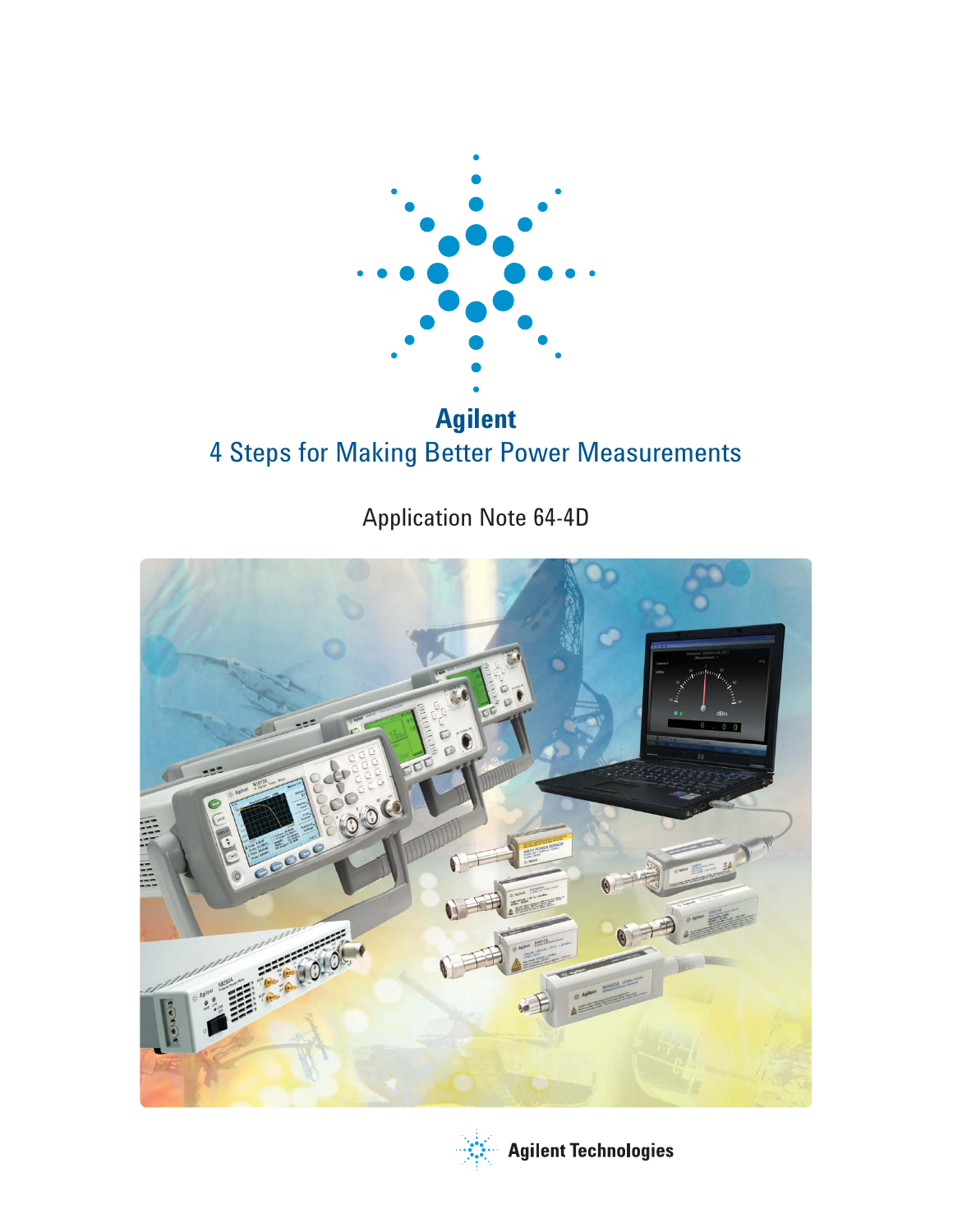# **Four Steps for Making Better Power Measurements**

Before you select a power meter and its associated sensors, make sure that you have taken the following four steps, each of which can influence the accuracy, economy, and technical match to your application.

- 1. Understand the characteristics of your signal under test and how they interact with the powersensing processes.
- 2. Understand power measurement uncertainties and traceability to a primary power standard at a national laboratory, such as the U.S. National Institute of Standards and Technology (NIST).
- 3. Understand the characteristics and performance of available sensor technologies and operating features of various power meters.
- 4. Make the performance comparison and select the right product for your application.

Even a cursory analysis will reveal that present power sensor technologies' have considerable overlap in capabilities. New system technologies, such as wireless modulation formats and their associated production test requirements, will often require some combined measurements such as time-gated peak parameters or computed data such as peak-toaverage ratios. And you can be sure that all that data will be required at speeds that push the state of the art.

Your analysis might also include considerations of the installed base of other sensors and power meters in your organization's inventory. And, it should consider the traceability chain of your organization's metrology lab to national standards.

This application note will provide you with a brief review of the four factors that influence the quality of your power measurements. It will also offer other suggested information sources with more technical details, such as Agilent Application Note, AN 64-1C, "*Fundamentals of RF and Microwave Power Measurements*", publication number 5965-6630E.

# **Power: The Fundamental RF and Microwave Measurement**

Power measurement is the fundamental parameter for characterizing components and systems at RF and microwave frequencies. Above the range of 30 MHz to 100 MHz, where the parameters of voltage and current become inconvenient or more difficult to measure, microwave power becomes the parameter of choice. Power specifications are often the critical factor in the design, and ultimately the performance, of almost all RF and microwave equipment.

Power specifications are also central to the economic concept of equity in trade. This simply means that when a customer purchases a transmission product with specified power performance at a negotiated price, the delivered product must meet that specified power when installed and qualified at a distant location, perhaps in another country. Accuracy and traceability of your power instrumentation will help ensure this measurement consistency.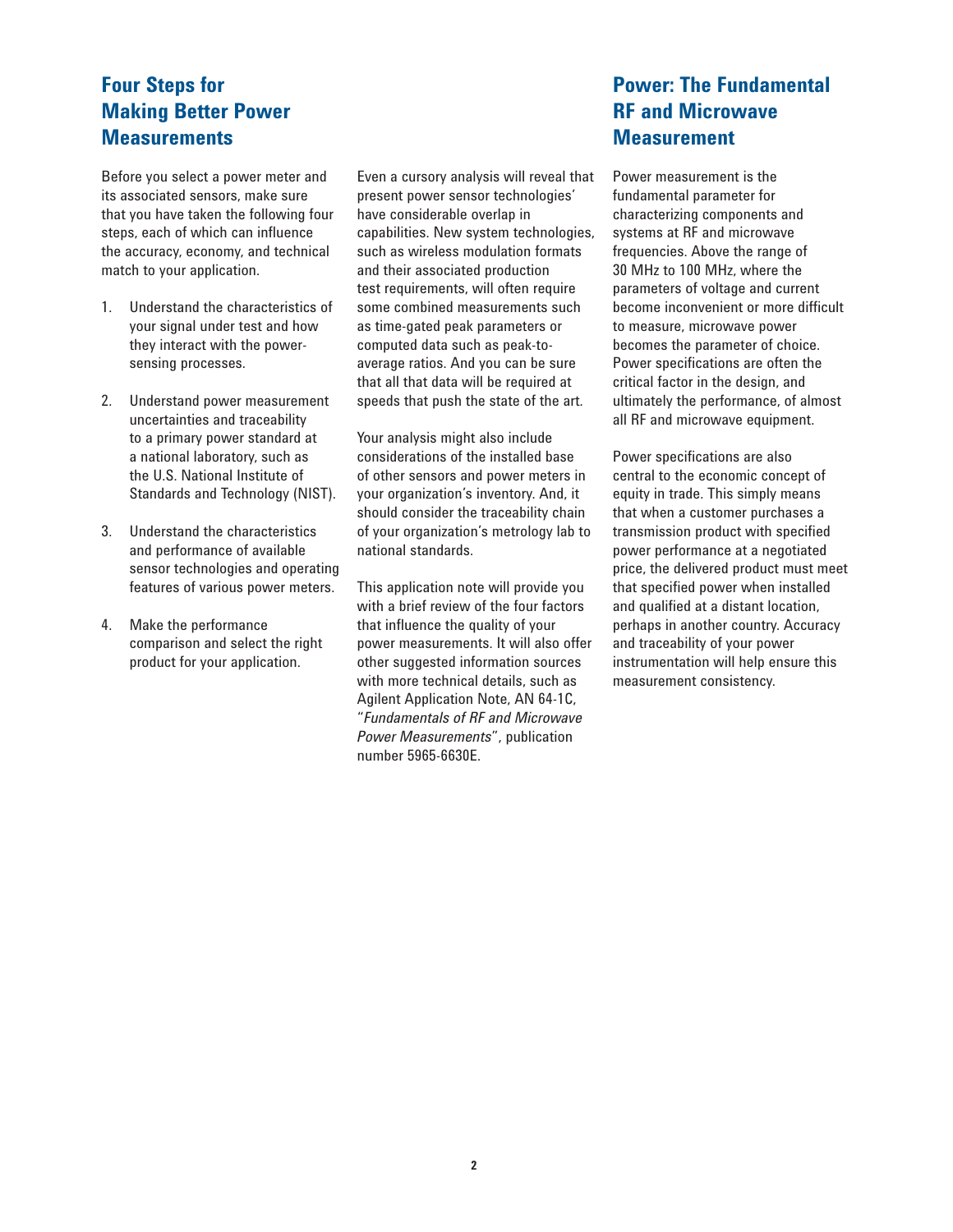# *STEP 1*

# **Understanding Your Signal Under Test**

### *A world of signal formats*

System technology trends in modern communications, radar, and navigation signals have resulted in dramatically different modulation formats, some of which have become highly complex. The objective of this section is to briefly examine a range of typical formats to see how their spectrum characteristics interact with various power sensor technologies.

Wireless and cellular systems depend on digital I-Q (inphase-quadrature) modulations at high data rates and other spread-spectrum formats. Because the final transmitted signal combines multiple carriers, statistical processes at work that can create extremely high peak power spikes, based on a concept called crest factor, described in the following paragraphs and in the section entitled "Digital and complex formats."

Wireless systems also contain frequency-agile local oscillators which "hand-off" the vehicle's signal as it moves from ground cell to ground cell and links up to each new base-station frequency. Sometimes the power perturbations, which occur during the frequency transition, need to be characterized.

Some radar and EW (countermeasures) transmitters have the traditional pulsed format, but many new systems also use spreadspectrum or frequency-chirped and complex phase-coded pulse configurations, which reveal more precise data on the unknown target returns.

Navigation systems such as the global positioning system (GPS) use complex phase-shift-keyed (PSK) formats to yield precision radiolocation. Other navigation systems use pulsed formats for distance or coded target identification.

Some signals under test comprise of multiple test tones and others contain high harmonic content. Still others are generated by frequency-agile synthesizers, which can simulate entire, full-channel communications traffic formats. These test signals are used to characterize the reallife performance of transmitters and receivers such as satellite transponder systems.

To test overload and rejection characteristics of a receiver, composites of out-of-channel interference signals are created for use as test signals. Whenever such multiple signals are present, composite carriers can add random phases and create power "spikes". Thus, an application analysis is crucial to understand these effects on the power sensor.

In the sensor technology section (Step 3), much more detail is given to peak detection. Briefly, the measuring principle is that an averaging sensor responds to the average value of any format as long as the signal peaks remain within the sensor's square-law range. But driving ordinary diode sensors into their linear-detection ranges, even those with compensation techniques, will cause errors. Peak and average diode detectors, specifically designed for peak excursions, generally do not have problems with any type of complex signal format.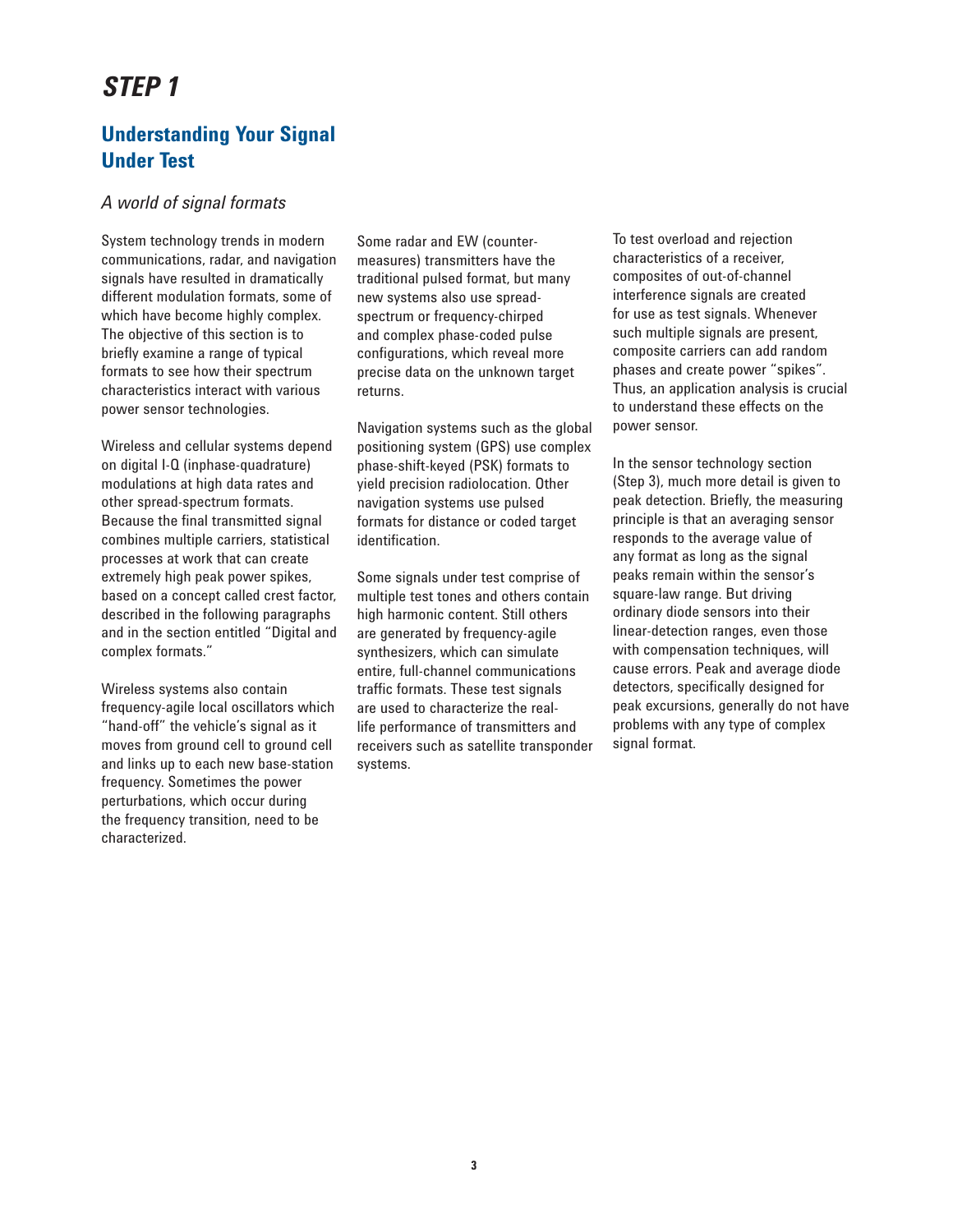### *Pulsed formats*

Some modern radars used narrower pulses that permitted better separation resolution of multiple targets. Their rise/fall times were proportionately shortened as well, and the bandwidth of the radar receiver increased. Then came other technologies for pulsing with longer phase-coded formats, which made it possible to determine factors such as the shape or size of a target. Multiple pulses and random pulse-repetition times are design strategies needed for resistance to countermeasures jamming.

All of these trends in pulse technology mean that specifying a measurement power meter requires a clear knowledge of the key parameters that need to be characterized. For some test sequences, measurement of the numerous pulse power and time parameters performed by peak power analyzers may be needed. On others, the pulse top and average power will suffice.

Design and production tests for pulsed systems often require measurements of both peak pulse power (pulse top) as well as average power for the transmitter and other system components. Thermal sensors inherently respond to total average power, as long as the peak power excursions do not exceed the peak ratings of the sensor. And given a pulsed waveform with a fixed duty cycle (pulse width/total pulse period), its peak power can also be computed using the average power from a thermal sensor.

Diode-based sensors and associated power meters, which are designed for peak detection, are ideal when the pulse-top characterization is required, or when the pulse envelope must be profiled. These peak sensors feature wide-band amplification of the detected envelope, and permit digital signal processing (DSP) to measure and display the pulse shape and numerical parameters. Most modern radar and EW systems use complex and pseudo-random pulserate configurations for immunity to jamming, and thus can't use simple computations based on duty cycle. They require specific peak-type sensors.

When measuring peak power, it is important to understand the specific test requirements for characterizing the pulse parameters of a system or component. For example, measuring the rise time or fall time of a radar pulse might be crucial for testing the power amplifier component. The reason is that short rise/fall times correlate with higher bandwidth of the transmitted pulse and relate to its ability to resolve targets. Yet, in other production tests, perhaps on later subsystems, it may only be necessary to measure the pulse-top power of the pulse. By knowing the precise measurement specification required, a test engineer might use a simpler and less expensive power meter to determine that the subsystem is operating within its proper performance envelope.

Navigation systems such as air-traffic control (ATC) or distance-measuring transceivers (DME) also have nontraditional pulse configurations, such as pulse pairs or triplets. In that case, peak-detecting power meter/sensor combinations are appropriate, such as the Agilent E4416/17A meters and E9320A sensors as well as P-Series power meter N1911/12A and wideband power sensor N1921/22A.

### *AM/FM formats*

Not many systems are active these days that are pure AM or FM, other than commercial broadcast, and perhaps amateur radio or "shortwave" formats. Frequency modulation, since its carrier amplitudes are relatively constant, can be measured with simple averaging power sensors. Amplitude modulation signals, on the other hand, must be analyzed to ensure that the peak modulation swings always remain below the limits of the sensor's "square-law" range, since the modulation peaks result in a  $(V_{\text{carrier}})^2$  effect on power.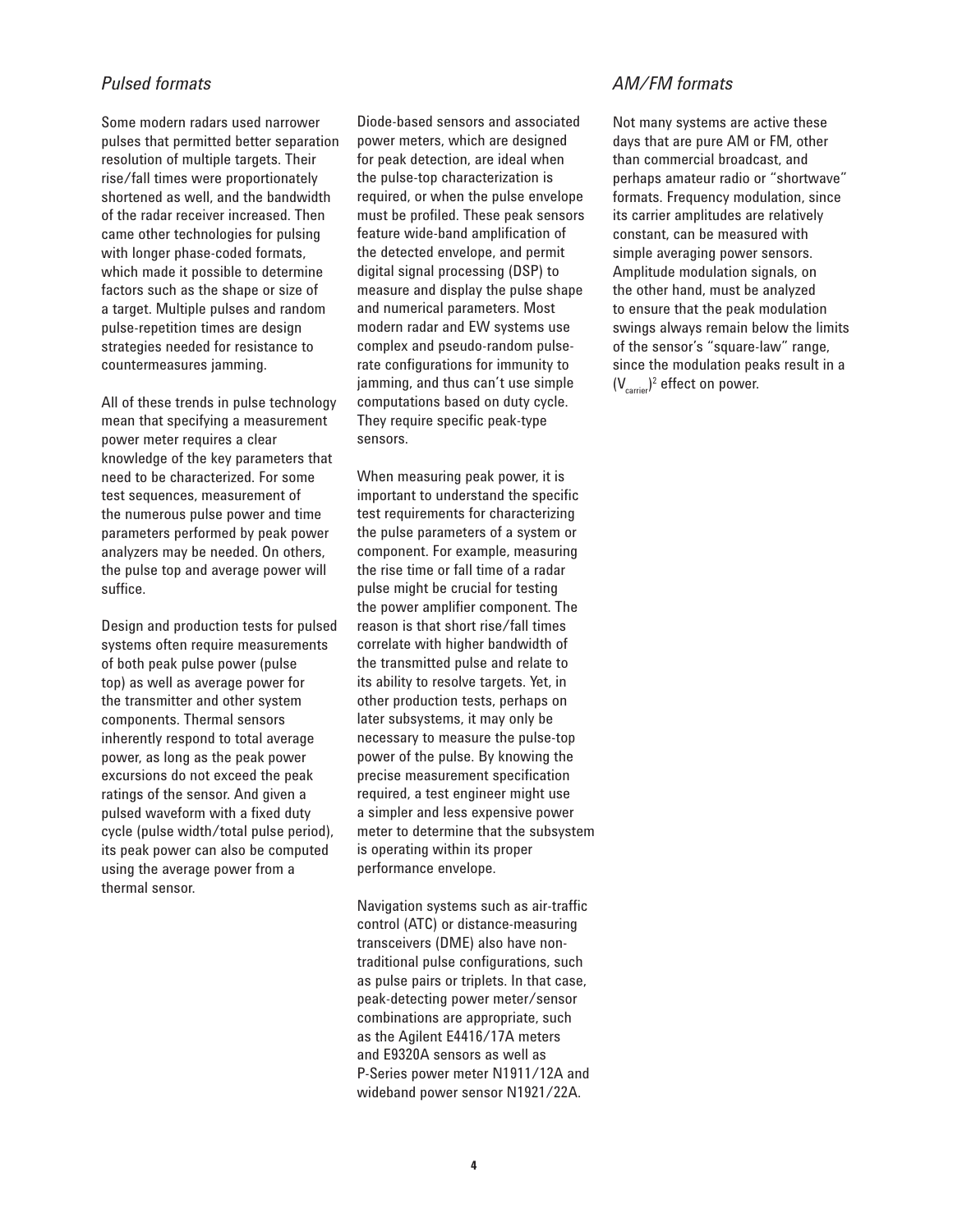### *Digital and complex formats*

### **Terrestrial communication**

Terrestrial communication systems abound with design examples of the new digital phase modulation formats. Some early migrations to microwave terrestrial links from traditional FDM (frequency-division-multiplex), used 64QAM (quadrature-amplitudemodulation) formats.

### **Wireless and PCS**

More recent wireless technologies combined digital formats with sophisticated carrier switching of transmitted signals to permit timeshared information from thousands of mobile subscribers, who were arrayed in cellular geographical regions.



**Figure 1.** The 3/8 shifted-8PSK digital modulation format, emerging for use in wideband data transmission on wireless channels, as with EDGE technology.

TDMA (time division multiple access) is the technology for timesharing of the same base station channel. Encoded voice data and new high-data-rate wireless links are modulated unto the transmitted carrier in the phase plane. These create "constellations" of bit symbol locations such as shown in the 3/8 shifted-8PSK configuration shown in Figure 1. This particular modulation format is used in EDGE (Enhanced Data Rates for GSM Evolution) systems that offer high-data-rate transfer over mobile wireless channels. By packing 3 bits per symbol, it increases data information rates, but thereby increases amplitude swings up to  $16+dB$ , making amplifier saturation more likely.

Each TDMA wireless subscriber's share of time might allow a useful data burst of 524.6 µS, during which it is crucial for the power amplifier to remain below its saturation region. Driving the output stage into non-linear amplification causes the outermost phase states to compress, thereby increasing bit errors and lowering system reliability.

Another competitive wireless modulation technology is called code division multiple access (CDMA), which is used in IS-95 wireless systems, among others. CDMA encodes multiple data streams onto a single carrier using a pseudo-random code, with a resulting transmitted power spectrum that exhibits almost white-noise-like characteristics.

But, just like white noise, the average power of the transmitted signal is only one of the important parameters. Because, statistically, multiple carrier signal voltages can increase randomly, instantaneous peak voltages can approach ratios of 10 to 30 times the rms voltage, depending on formats and filtering. This ratio, calculated with voltage parameters, is commonly called crest factor, and is functionally similar to a peak-to-average power ratio that is measured by Agilent peak and average power meters.<sup>1</sup>

System designers accommodate this crest-factor effect by "backing off" the power amplifiers from their maximum peak ratings to ensure that signal peak power operation is always within their linear range.

<sup>1.</sup> Accepted definition of crest factor (pulsed carrier): The ratio of the pulse peak (voltage) amplitude to the root-mean-square (voltage) amplitude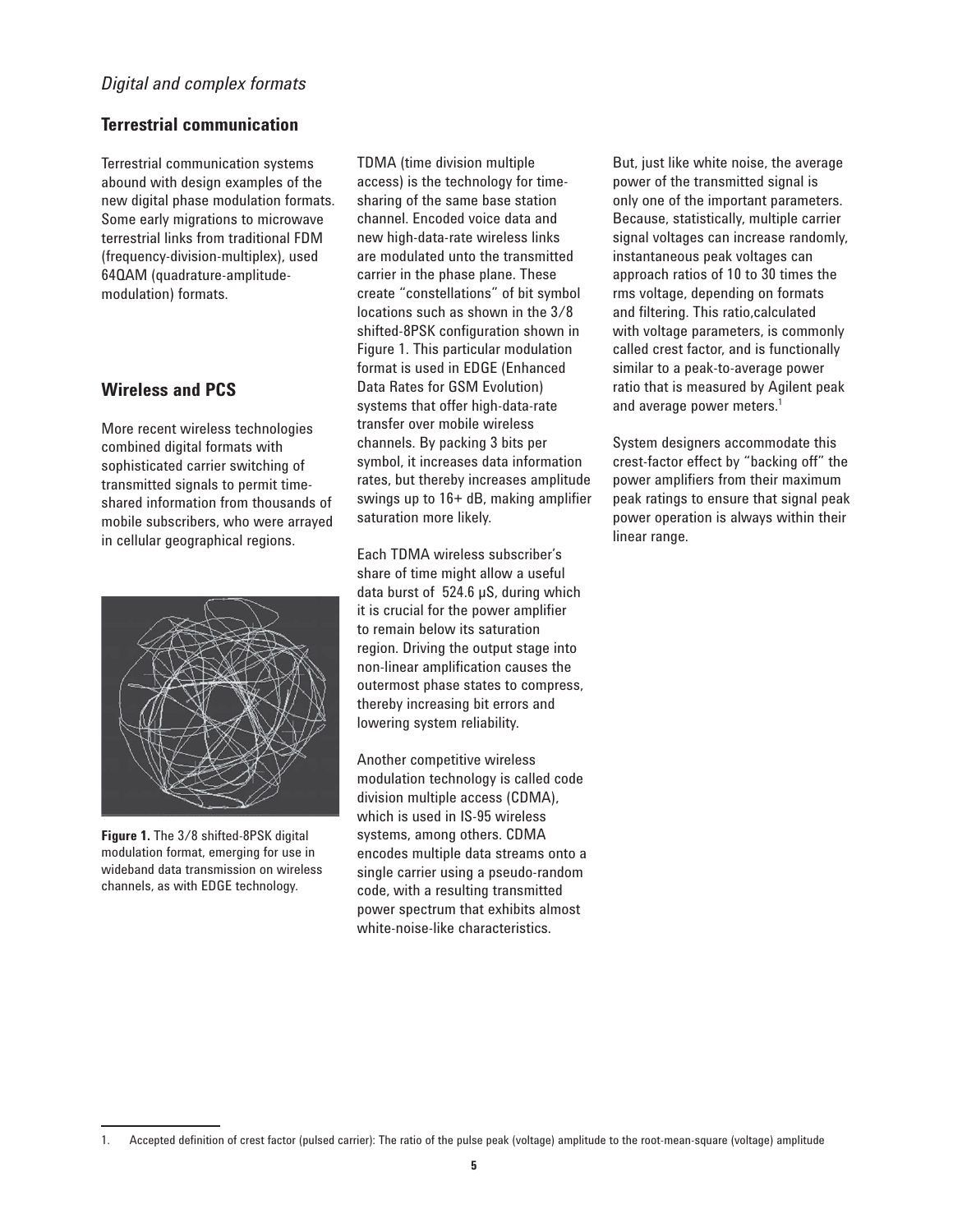### *Two-tone and full-channel formats*

### **Intermodulation tests**

Two-tone (or three-tone) test signals often are used to characterize amplifiers for the linearity of their amplification. Amplifying two pure input signals of f1and f2 results in intermodulation signals at the output, in the forms of 2f1– f2, 2f2 – f1, f1  $\times$ f2, and many more.

The measuring power of such tones needs analysis because the two carriers' phases add or cancel randomly over time. In a two-tone example of V1 and V2, each with equal power P, the constructive addition of tones results in a peak carrier of 2 V that is a peak power of 4P. An average-responding sensor would indicate 2P, but a peak-responding sensor would indicate 4P.

### **Noise-loading tests**

Noise-loading tests of microwave amplifiers involve full-channel signals, simulated by an input of white noise, other than a single notched-out (slot-filter) carrier. If there is nonlinear amplification, the amount of intermodulation power in the notch at the output measures the performance of the amplifier.

There are also many examples of simple CW signal testing. Metrology laboratories provide typical applications, such as power sensor calibrators that are driven by CW test signals. Many component tests use simple unmodulated signals for test procedures.

These above examples are intended to illustrate that detailed knowledge of your unknown signal and its spectrum and modulation content is crucial to your selection of the best power sensor. In some cases, continuous wave (CW) and averaging sensors serve commendably. But other cases require precise characterization of the peak power performance to yield peakto-average power ratios or time-gated parameters and ensure conformity to specified industry standards.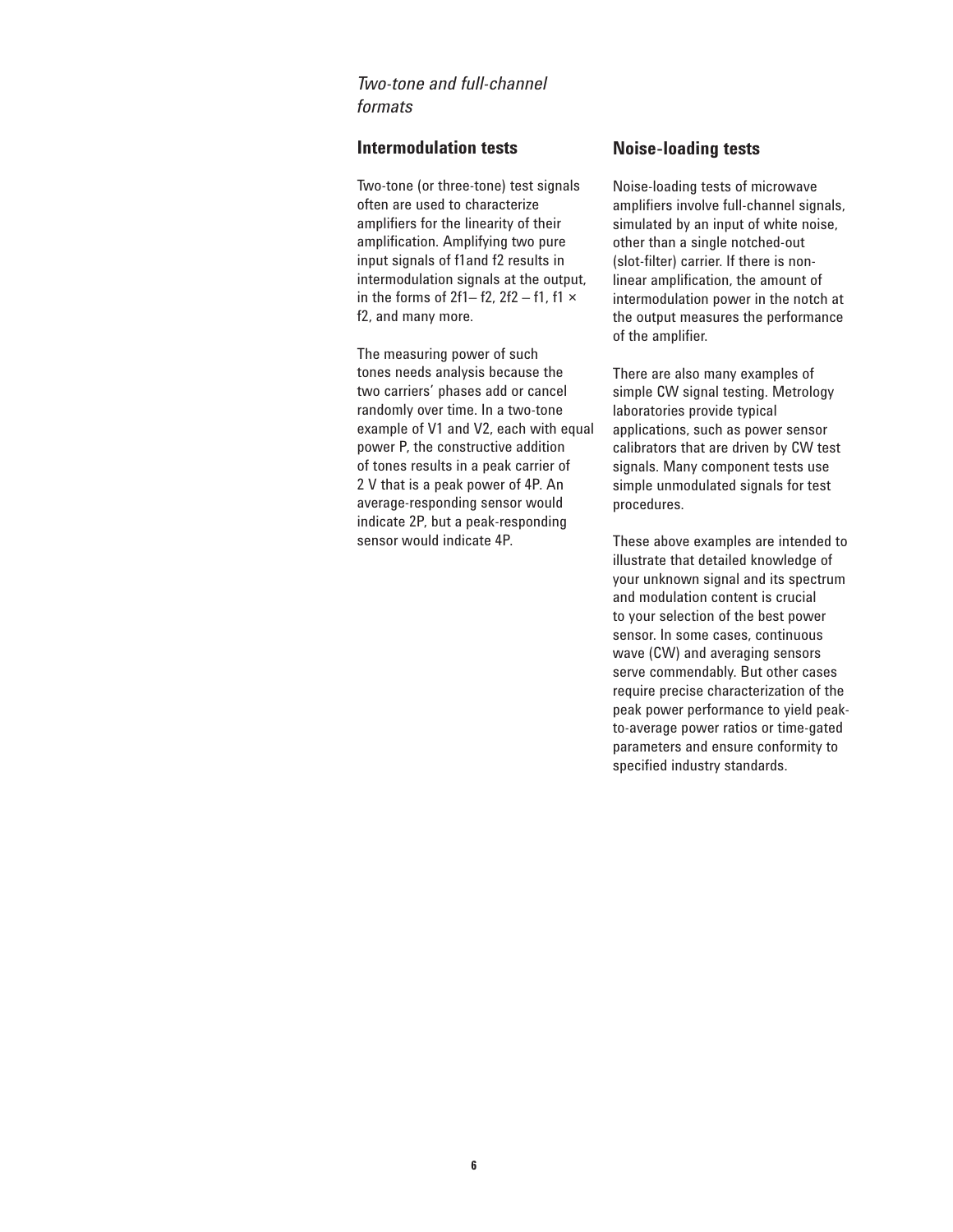# *STEP 2*

# **Understanding Measurement Uncertainties and Traceability to National Standards**

The primary standard for an RF or microwave power measurement is a set of national power standards maintained by the U.S. National Institute of Standards and Technology (NIST) in Boulder, Colorado, USA. Many other countries also maintain national power references and regularly perform comparisons with other standards laboratories in sophisticated measurement-assurance processes. These highly sophisticated power standards are called microcalorimeters (Figure 2) and are the basic reference for measurement services in coaxial and waveguide, with transfer techniques capable of achieving uncertainties of 0.42% at 18 GHz.



**Figure 2.** Schematic cross-section of the NIST coaxial microcalorimeter at Boulder, Colorado, U.S.A.

NIST and other national standards agencies offer fee-based measurement services for transferring such standards to customer primary labs. [1] [see reference literature] They include comprehensive documentation of the procedures, with fee schedules and application notes that provide detailed technical descriptions of the theory and practice of their measurement processes.

Agilent power instrumentation and sensor calibrations are traceable to those NIST standards, and to certain other national standards. Agilent performs its sensor production tests using automatic network analyzers for improved accuracy, by taking into account the complex reflection coefficients of each individual sensor. The sensors are furnished with calibration charts that include reflection coefficient as well as calibration factor data. With this individualized test data, the user can reduce measurement uncertainties introduced by sensor-to-source mismatch.

# **Measurement Uncertainty Standards**

In recent years, the world's metrology and quality community has actively implemented a new process for calculating and reporting the uncertainties of measurement. The process is based on a standard promulgated by the International Standards Organization, Geneva, Switzerland, the ISO Guide to the Expression of Uncertainty in Measurement, often referred to as the GUM.[2] [see reference literature]

NCSL International (previously the National Conference of Standards Laboratories) in Boulder, Colorado, cooperating with the American National Standards Institute, adopted the ISO document as a U.S. National Standard, and introduced it in the USA as an industry document, ANSI/ NCSL Z540-2-1996, U.S. Guide to the Expression of Uncertainty in Measurement.<sup>[3] [see reference literature]</sup>

Both of the uncertainty standards operate within a larger metrology context, specified by ISO Guide 25, General Requirements for the Competence of Testing and Calibration Laboratories. This document was adapted for a U.S. version with the identical title, ANSI/NCSL Z540-1-1994.

Over the last several years, the ISO has replaced ISO Guide 25 with ISO/IEC 17025, and promulgated it internationally. In the U.S., the ANSI/ NCSLI Standards Writing Committee has recognized the advantage of a worldwide standard and adopted the ISO/IEC 17025 document as a U.S. National Standard in cooperation with the American Society of Testing Materials (ASTM) and the American Society of Quality (ASQ). To meet the needs of users who rely on the older ANSI/NCSL Z-540-1-1994 standard, it has been officially extended for five years.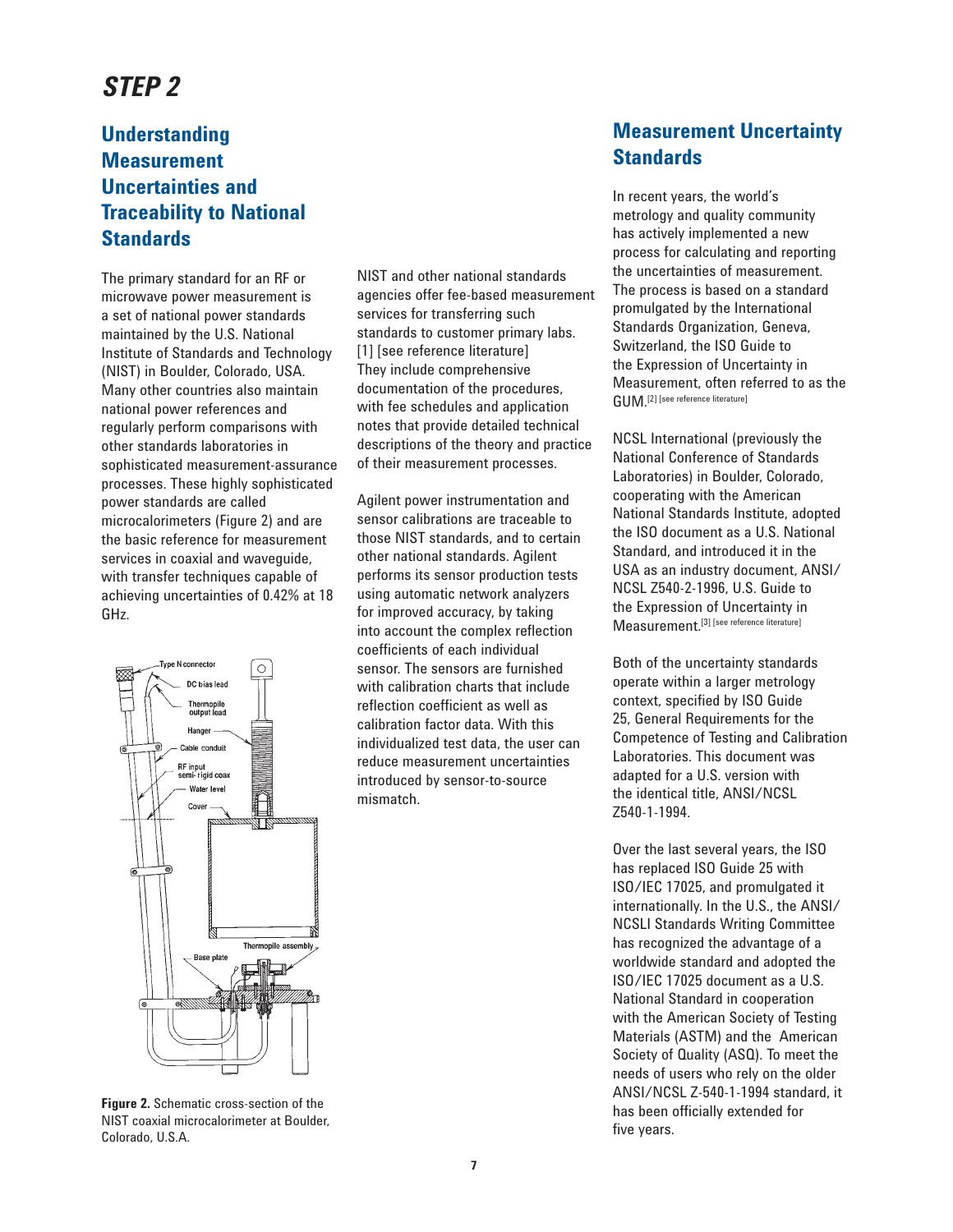#### *Measurement uncertainty standards (continued)*

Because of its international scope of operations, Agilent Technologies has moved quickly to adopt ISO/IEC 17025 in lieu of its previous commitment to ANSI/NCSL Z-540-1. As a result, most of Agilent's production and support operations are moving to offer optional product-specific test data reports compliant with 17025. Option 1A7 will ensure compliance with 17025 for new products shipped from the factory and Agilent will provide for support re-calibrations to the same 17025-compliant processes, data and testing.,

The new processes provide more rigor and standardization to the combined uncertainties of power parameters, from mismatching at measurement and calibration time to the traceability of the 50 MHz reference source. An extended explanation of the uncertainty calculation process is detailed in Chapter 7 of Agilent Application Note 64-1C Fundamentals of RF and Microwave Power Measurements, literature number 5965-6630E. In that example, 12 different uncertainty elements are combined.

Readers who are embarking on calculating measurement uncertainties, should recognize that the above-mentioned documents may seem simple enough in concept, and they are. But in the characterization of more complex instrumentation, the written specification uncertainties can often depend on multiple control settings and interacting signal conditions. Impedance bridges, for example, measure using complex number format. Network and spectrum analyzers have multi-layered specifications. Considerable attention is being expended to define and characterize these extensions of the basic GUM.

Generally, power measurement uncertainties are relatively straightforward. The dominant measurement uncertainties include sensor calibration factor uncertainty and the mismatch between the source under test and the sensor. For the E-Series sensors, Agilent provides temperature-banded calibration factor uncertainties. The two temperature bands are 25 ±10°C and 0 to 55°C. These temperature ranges reflect a normal working environment (plus a guard band) and the full specified operating temperature range.

The smaller calibration factor uncertainties over 25 ±10°C are therefore more realistic for R&D and manufacturing environments, and ultimately provide a lower overall measurement uncertainty. Other E-Series power sensor specifications that provide temperature-banded data are linearity and SWR.

Because the reflection coefficient of the test source is usually beyond the control of the user, it is desirable to choose power sensors with the lowest specified reflection coefficient. Agilent sensors are conservatively specified, and the actual reflection coefficient data for each sensor is furnished with the sensor. If, for example, in the sensor-specific calibration report, the reflection coefficient () value was 0.01for a E9321A power sensor (at 1 GHz), then the SWR would be 1.02 (Return Loss –40 dB). This value could be used in the source/sensor mismatch calculation, refer to Chapter 7, "Measurement Uncertainty," in Application Note *Fundamentals of RF and Microwave Power Measurements*, literature number 5965-6630E. This SWR value would be in contrast to the warranted maximum SWR specification of 1.12 (at  $\leq$  0 dBm, for 1 GHz) contained in Data Sheet *E4416A/ E4417A EPM-P Series Power Meters and E-Series E9320 Peak and Average Power Sensor*, literature number 5980-1469E. Like the temperaturebanded calibration factor data, this value provides a lower overall measurement uncertainty.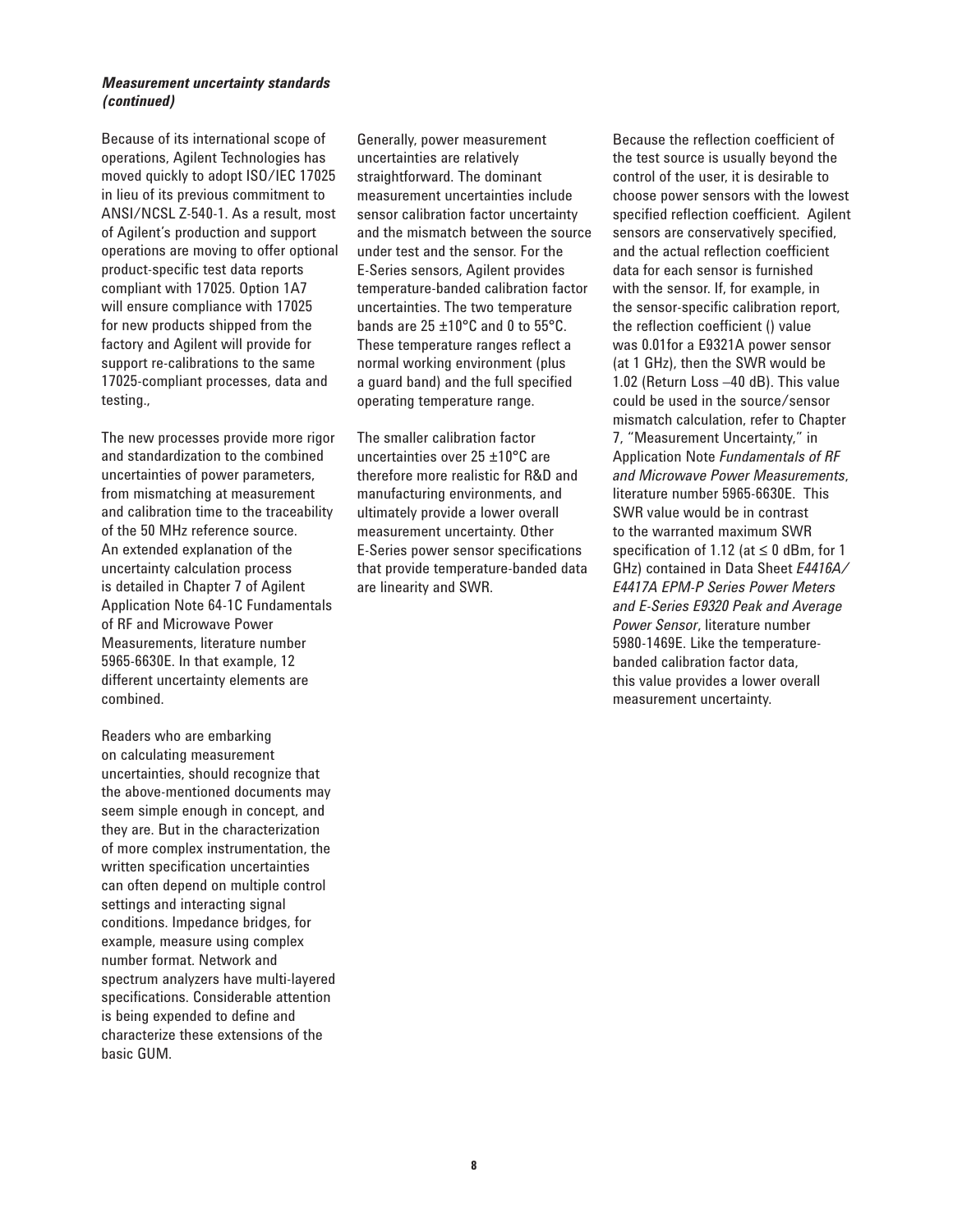# *STEP 3*

# **Understanding Agilent Sensor Technologies and Power Meter Features**

In general, power sensors are designed to match user signal formats and modulation types. Similarly, power meters are designed to match the user's measurement data requirements. Sensor technology has developed over the years to better meet the advancing needs of users. The thrust has been to increase sensitivity and dynamic range, while improving the speed, accuracy, and reliability demanded by the fast-paced industry.

Power sensors are of two general types:

- 1. Heat-based<br>2. Diode-detec
- Diode-detector based

Heat-based sensors such as thermistors and thermocouples depend on the process of absorbing all (except for tiny inefficiencies and reflections) of the RF and microwave signal energy, and sensing the resulting heat rise. Because the heat effect integrates all the signal power, such sensors are totally independent of the waveforms and spectrum content of the signal. Thus, they respond to the true average power of the signal, whether pulsed, CW, AM/ FM, or other complex modulation, and account for spiked power effects such as crest factor.

Diode-based sensors depend on the rectifying characteristics of their non-linear microwave detection curve. Their ability to detect and measure power down to -70 dBm suits them for ultra-low signal detection applications such as at the front end of RF or microwave systems. They are also ideal for wide-dynamic-range measurements. Also, they provide much faster response times, making them important for pulsed and highdata-rate applications.

While basic diode sensors operate in their "square-law" range from –70 to –20 dBm, Agilent has extended the diode technology into three other areas, extended-range CW sensors, two-path- diode-stack sensors for higher power, and peak and average sensors, which provide powerful pulse-power characterization. All will be described in this section.

### *Thermocouple technology*

Agilent thermocouple sensors use a heat-based design with –30 dBm sensitivity and the highstability offered by a chopped-signal amplification path for the tiny DC signal generated by the thermal element. Agilent's silicon-web technology (circa 1974), which absorbs the RF/microwave heat and drives the silicon/metal thermocouple element, provides a major advance in improved impedance match (see Figure 3). This results in lower mismatch uncertainties and better measurement confidence. The chip also features a rugged termination design that withstands reasonable signal overloads.

Typical modern thermocouple sensors achieve wide frequency coverage with coaxial inputs, but some are configured in waveguides up to 50 GHz. With their dynamic power range of –30 to +20 dBm, they measure convenient ranges of system power common in industry.



**Figure 3.** Cross section of Agilent thermocouple chip, where power dissipated in the tantalum-nitride resistor heats the hot junction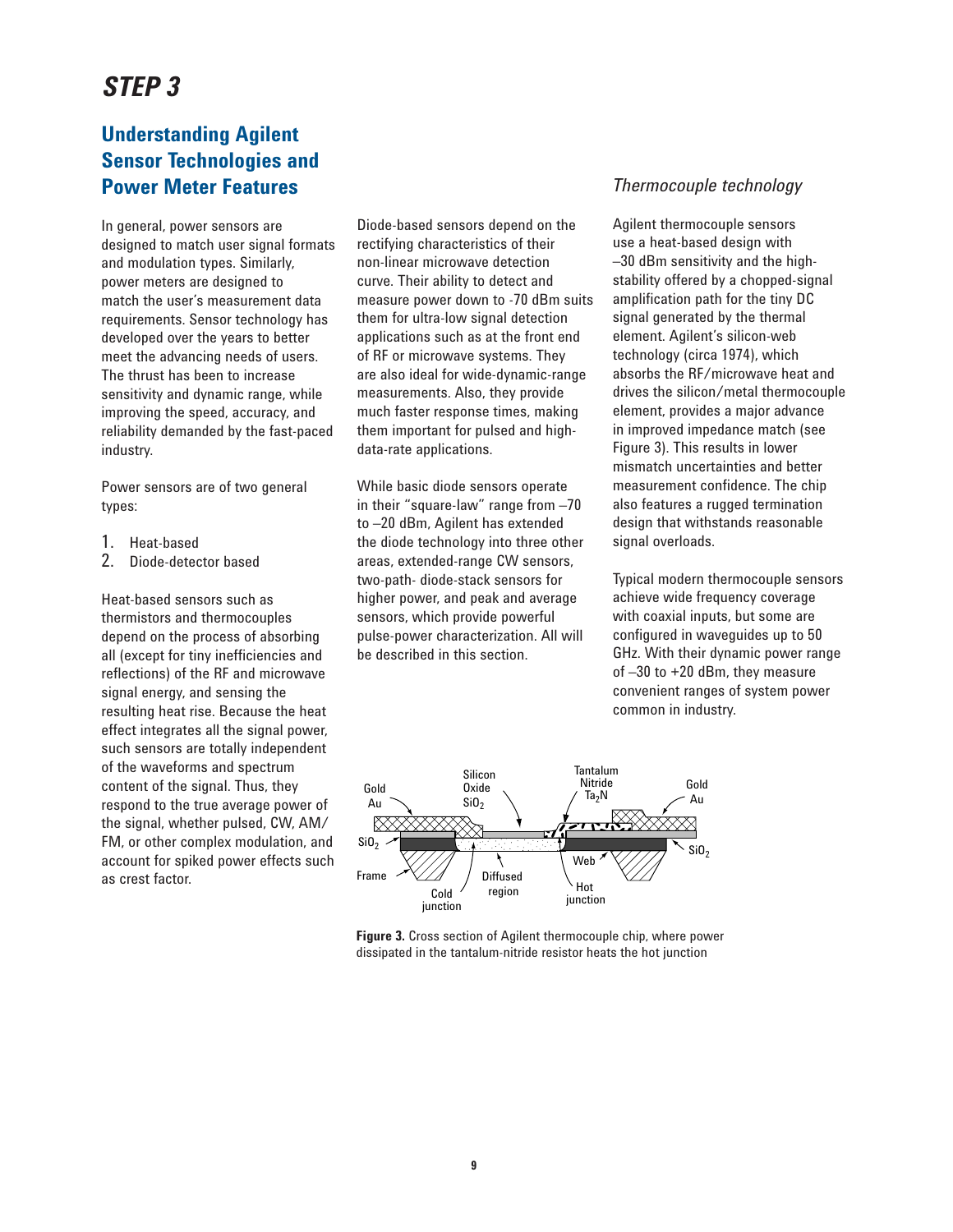#### *Thermocouple technology (continued) Diode technology*

Thermocouple sensor accuracies depend on a precise 50 MHz reference power calibrator, which is resident in each power meter. Used in conjunction with an associated calibration factor. the meter/sensor combination then accurately transfers traceable power references to all frequencies of the sensor bandwidth.

Agilent has also extended the +20 dBm upper power range of several families of coaxial thermocouple sensors by including internal attenuators for 3-watt and 25-watt maximum inputs up to 18 GHz. Conveniently, the attenuator performance is included in the calibration factor data for better total accuracy.

The Agilent 8480A/B/H family of sensors typify this powerful thermocouple technology. Thermocouple sensors are recommended for all systems with CW, pulsed-power or complex modulations, because when the signal format lies within their dynamic range, you can be sure that the sensor is responding to total aggregate (average) power.

For some tests, however, such as a "mute" test on wireless power amplifiers (-55 dBm), limited sensitivity requires a second sensor to be used, increasing test times in some applications. In addition, measurements at the low-end of the specified range of thermocouple sensors (typically –25 to –30 dBm) sometimes require time-averaging to produce an accurate, stable reading.

Diodes convert RF/microwave to DC (or video in pulsed applications) by means of their rectification properties. which arise from their non-linear current-voltage characteristic. Figure 4 shows a typical diode detection response curve starting near the noise level of –70 dBm and extending up to +20 dBm.



**Figure 4.** Diode detection characteristic: square law from the noise level up to –20 dBm, followed by a transition region and then a linear range to +20 dBm. Lower graph shows deviation from "square-law."

In the lower "square-law"' region, the diode's detected output voltage is linearly proportional to the input power (Vout proportional to Vin2) and so responds linearly to power. Above –20 dBm, the diode's transfer characteristic transitions toward a linear detection function (Vout proportional to Vin) , and the squarelaw relationship is no longer valid.

Traditionally, diode power sensors have been specified to measure power over the –70 to –20 dBm range, making them the preferred sensor type for applications that require high-sensitivity measurements. In applications that require fast measurement speed, diode sensors are chosen over thermocouple types because of their quicker response to changes of input power.

Diode sensors (Agilent's 8480D-family) average the effects of complex and multiple signals within their squarelaw range from –70 to –20 dBm, providing that no peak energy can exceed the –20 dBm level. This limits their use considerably for pulsedpower measurement. The diode elements have also been designed into waveguide sensors, with coverage from 26.5 to110 GHz (8486-Series).

### *Extended dynamic-range diode sensors*

Agilent diode sensor technology now permits measuring CW power over an extended dynamic range from –70 to +20 dBm, up to a frequency range of 33 GHz. Their 90-dB range makes them ideal for applications with wide dynamic range, such as high-attenuation component measurements. When these sensors are used with the EPM Series power meters, they offer a fast measurement speed mode: up to 200 readings/ second with the single channel E4418B meter.

These E4412/13A sensors employ a combination sensor-meter architecture, whereby the calibration factor is measured and stored in an EEPROM within each individual sensor and downloaded into the meter. Because the correction factors are derived from a CW source, they do not provide an accurate average power reading for modulated signals, such as CDMA, when the signal peaks rise above the diode's square law region.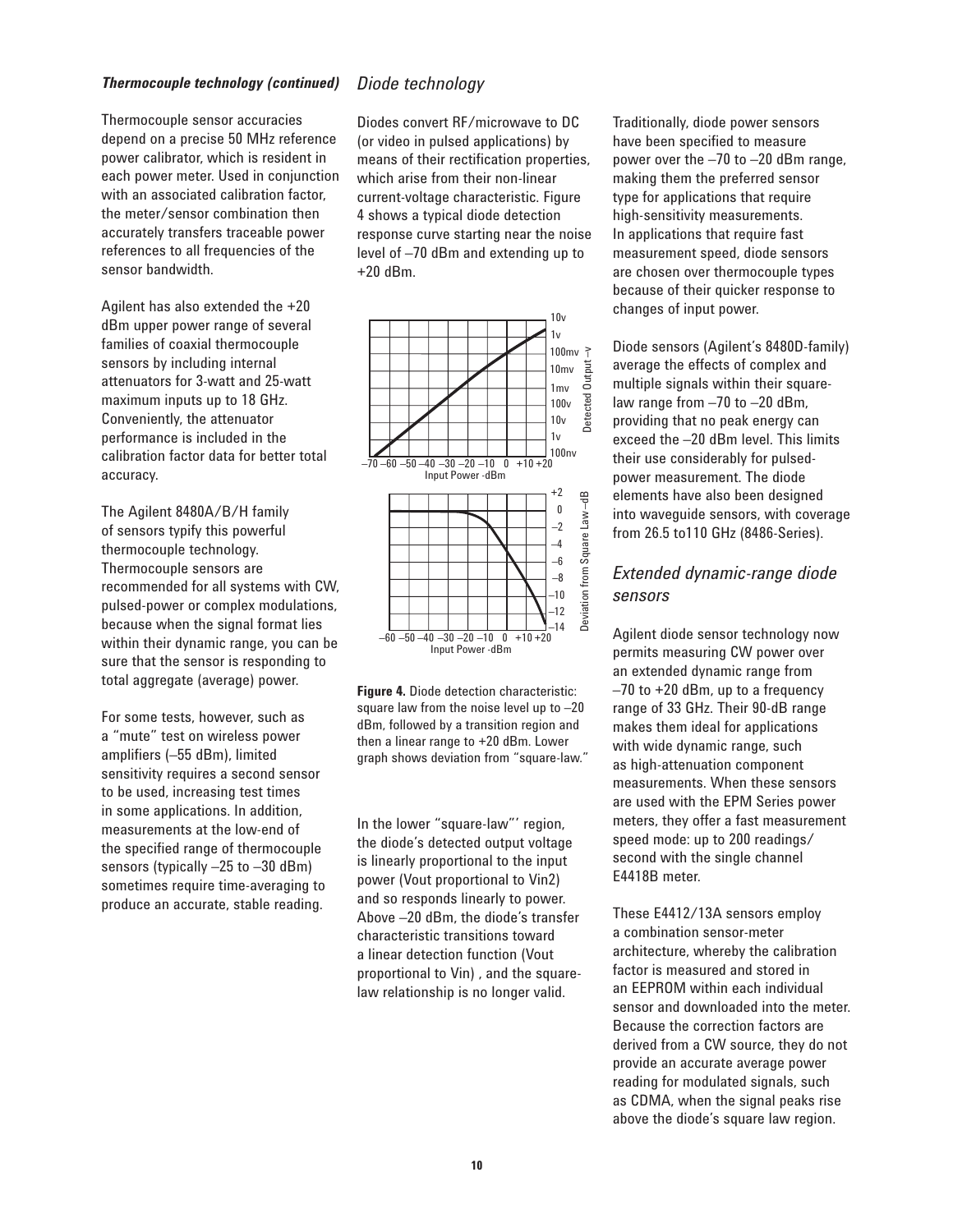#### *Two-path diode-stack sensors*

When power testing from –70 dBm up to +20 dBm is necessary, as has become increasingly the case, the traditional approach has been to use a diode sensor to cover the low range, and a thermocouple sensor for the high end. In a high-volume manufacturing environment, this dual measurement configuration consumes too much test time, especially if optimum accuracy must be maintained.

The ideal averaging sensor would combine the accuracy and linearity of a thermal sensor with the wide dynamic range of the extended diode approach. Agilent's E-Series sensors based on a patented dual-path, diodeattenuator-diode topology, have the advantage of always maintaining one of the two sets of sensing diodes within their square-law region and therefore responding correctly to complex modulation formats.

The E-Series E9300 power sensors are implemented as a Modified Barrier Integrated Diode (MBID). The MBID comprises a two-diode-stack pair for the low power path, a resistive attenuator, and a five-diode-stack pair for the high power path, as shown in Figure 5. Only one path is active at a time, and switching between paths is fast, automatic, and transparent to the user, effectively producing an 80 dB dynamic range over –60 to +44 dBm, depending on the sensor model.



**Figure 5.** Simplified block diagram of the two-path-diode-stack topology

This innovative approach has the important application advantage of enabling the sensor to handle higher power levels without damage, unlike simple diode sensors. This is particularly useful with W-CDMA signals, which exhibit high peak-toaverage ratios.

These MBID sensors have a maximum average power specification of  $+25$  $dBm$  and  $+33$  dBm peak  $\leq 10$  uS duration). This means that the full 80 dB dynamic range can be used to measure signals that simultaneously have both high peak power and high average power.

The new sensor technology facilitates an inherently broadband technique for measuring average power, without the bandwidth or dynamic-range trade-offs found with sampled techniques. These sensors are an ideal fit for users who need the flexibility to make wideband average power measurements.

The E9300 family of sensors cover the 6 GHz and 18 GHz bands as shown in the product listings of Table 7, page 24. Optional coverage for the 6 GHz sensors extend to 18 GHz (Opt. H18 and H19), and for the 18 GHz products to 24 GHz (Option H24 and H25).

Together with the new E-Series E9300 power sensors, the companion Agilent EPM power meters (E4418B/19B) are capable of accurately measuring the average power of modulated signals over a wide dynamic range, regardless of signal bandwidth.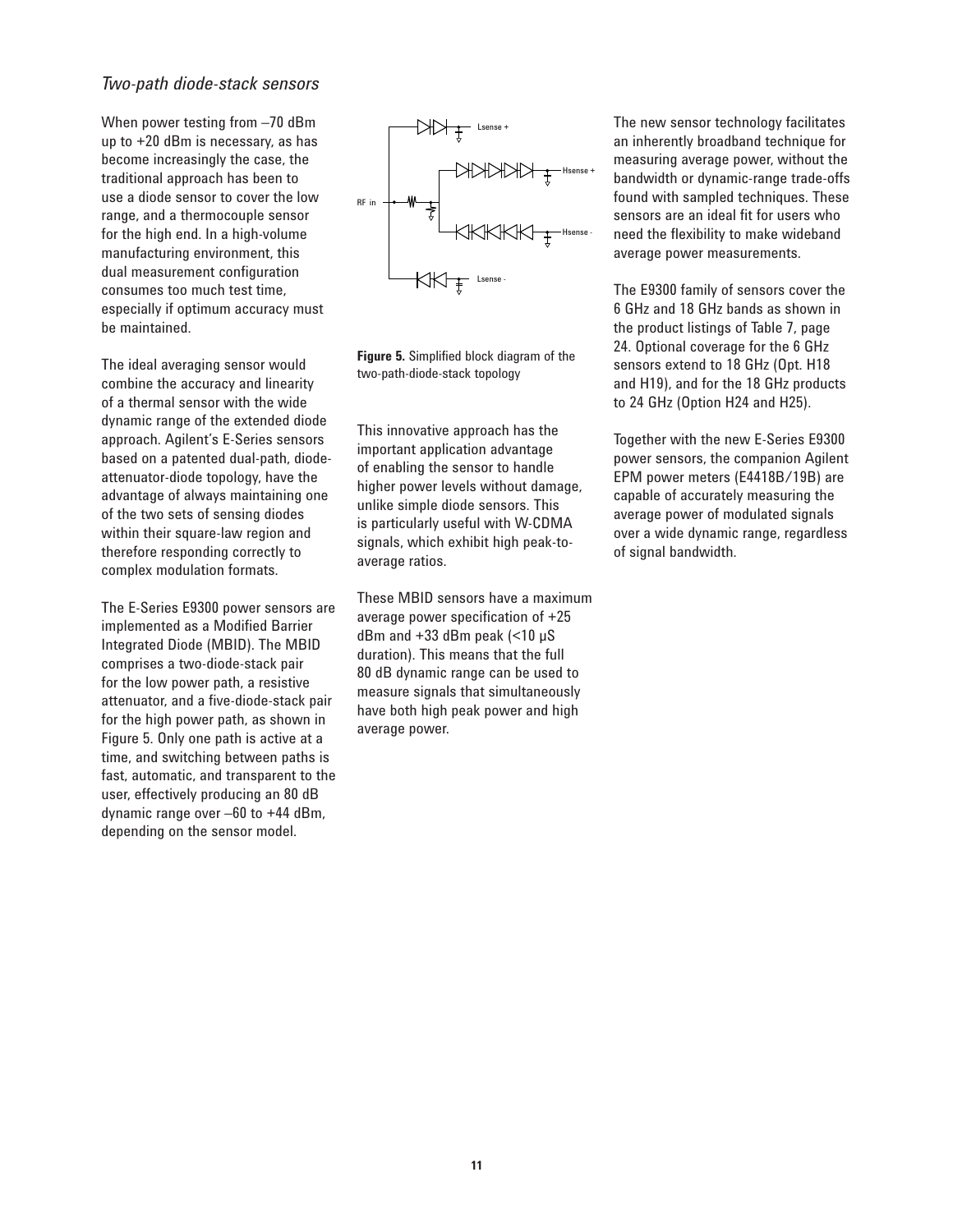### *Peak and average power sensors*

#### *(E9320 Series power sensors)*

The Agilent E9320 peak and average sensors presently cover the 50 MHz to 6/18 GHz frequency ranges and  $-65$  to  $+20$  dBm power range. They are optimized for comprehensive measurements on pulsed envelopes and signals with complex modulation. When teamed with the new Agilent EPM-P Series power meters (E4416A/ 17A), they can handle test signal envelopes with up to 5 MHz video<sup>2</sup> bandwidth.

Of particular utility for production testing, the meters' 20 Msamples/ second continuous sample rate permits fast measurement, via the GPIB, of up to 1,000 corrected readings per second, ideal for use in automatic test system applications.

Agilent peak and average sensor/ meters feature two-mode operation: **normal** for most average and peak measurements (with or without time gating), and **average only** for average power measurements on low-level or CW-only signals. Both modes use the same micro-circuit diode-sensor element.

The Agilent E9320 sensor family (using the EPM-P meter) can provide highly accurate and useful data for parameters such as pulse top or average power on pulses as narrow as 300 ns. While not specifically intended for narrow pulse characterization, its 5 MHz bandwidth amplifiers can deliver the measurements shown in Table 1. This capability is described further in the power meter section on page 19.

Signal processing is provided by two amplification paths, each optimized to its own data requirements. The amplification is distributed, with some in the sensor unit and more in the meter. In the **average-only mode**, amplification and chopping parameters are much the same as in previous Agilent diode sensors, with typical dynamic power range of  $-65$  to  $+20$ dBm.

<sup>2.</sup> Note that the video bandwidth represents the ability of the power sensor and meter to follow the power envelope of the input signal. The power envelope of the input signal is, in some cases, determined by the signal's modulation bandwidth, and hence video bandwidth is sometimes referred to as modulation bandwidth.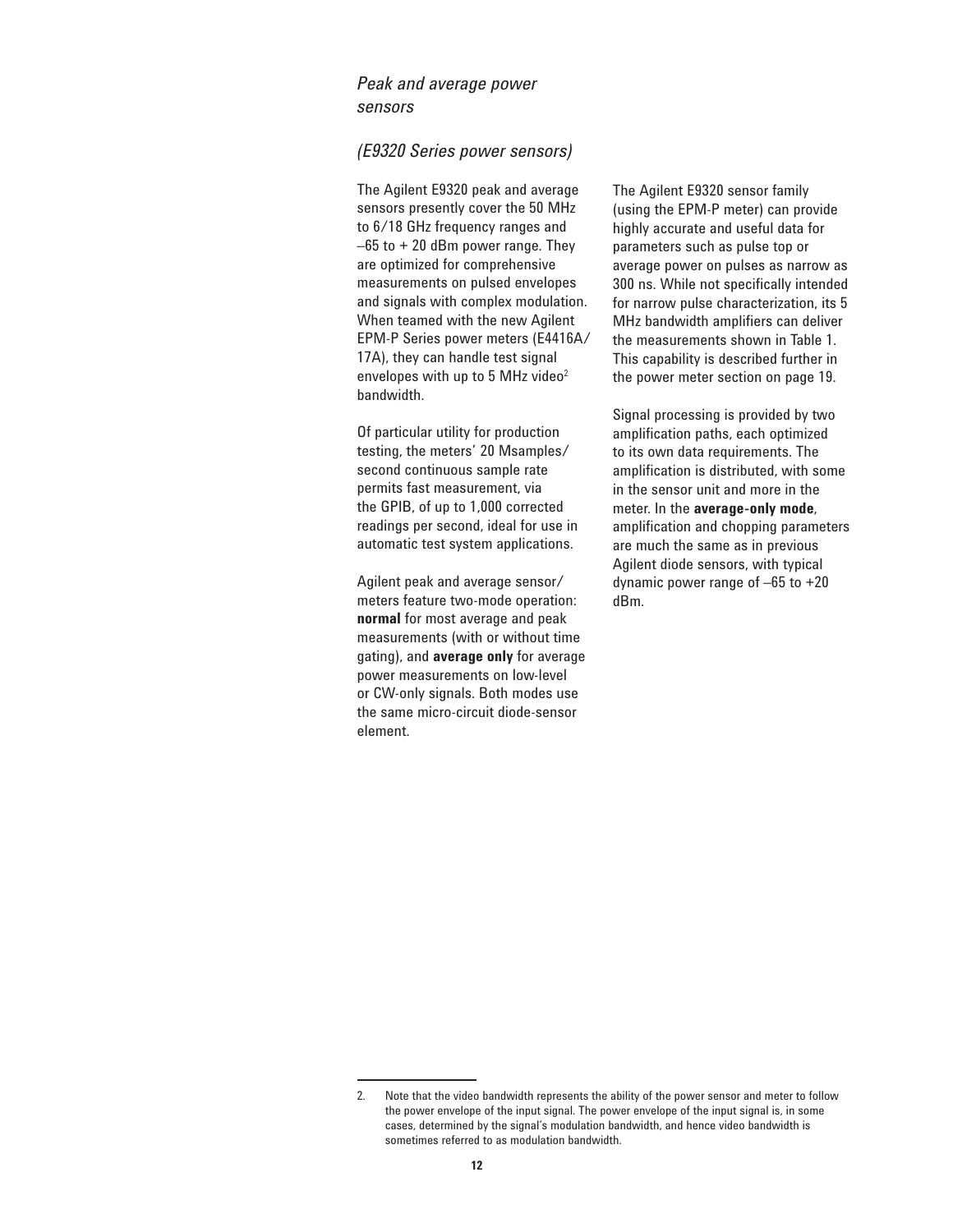### *Bandwidth considerations*

In the normal mode, the separate-path pulse amplifier provides maximum bandwidths of 300 kHz, 1.5 MHz or 5 MHz, defined by the sensor model number. This allows the user to match the test signal's modulation bandwidth to the sophisticated instrument data processing. For example, the three maximum bandwidth choices match up with these typical wireless system requirements:

300 kHz TDMA, GSM 1.5 MHz CDMA, IS-95 5 MHz W-CDMA, cdma2000

To further optimize the system's dynamic range, the video bandwidth can be user-selected inside the meter amplifier to high, medium, and low, as detailed in Table 2. Thus, when users need to measure the power of multiple signal types, within a single sensor, by considering the dynamic range of the bandwidth settings shown, they can determine if they require only one sensor or need multiple sensors for their application(s).

With peak power measurements, it is crucial to analyze the effect of the instrumentation video bandwidths on the accuracy of the resulting data. Agilent E4416 /17A meters have been optimized to avoid degrading key specifications like linearity, mismatch, dynamic range, and temperature stability. For further information on this matter, see the article, "*Power Measurements for the Communications Market*" [4] [see reference **literature**]

Measurement accuracy is enhanced without compromise, since the sensors store their three-dimensional calibration data in an EEPROM, resident in each sensor. The data is unique to each sensor and consists of cal factor vs. frequency versus power input versus temperature. Upon power-up, or when the sensor is connected, these calibration factors are downloaded into the EPM-P Series power meters.

### *(P-Series power sensors)*

The Agilent N1921/22A P-Series peak and average power sensors provide wide-bandwidth power measurements over a frequency range of 50 MHz to 40 GHz with a dynamic range of –35 dBm to +20 dBm. When used together with P-Series power meters, they provide up to 30 MHz video bandwidth with 100 Msamples/ sec of continuous sampling, optimized for aerospace and defense, wireless communication, and wireless networking (IEEE 802.11a/b/g and 802.16e) applications. The fast sampling rate permits the fastest measurement speed among all Agilent power sensors, via GPIB, with up to 1,500 corrected readings per second. This rate optimizes production throughput, while at the same time improing the measurement accuracy.

The P-Series power sensors also have built-in EEPROM to store calibration factors and can download to power meters automatically once connected. They are also the first Agilent power sensors to provide "internal zero and calibration" while the sensor is still connected to device under test (DUT).

#### **Table 1.** E9320-Series sensors measuring pulse parameters

| Key pulse parameter       | <b>EPM-P/E9320 specifications</b> |
|---------------------------|-----------------------------------|
| Rise time                 | $200$ ns                          |
| <b>Fall time</b>          | $200$ ns                          |
| Minimum pulse width       | $300$ ns                          |
| Pulse repetition rate     | 2 MHz                             |
| Pulse repetition interval | $500$ ns                          |

**Table 2.** E9320 sensor bandwidth versus peak power dynamic range (normal mode)

| <b>Sensor model</b> |                                     | Modulation bandwidth/Max. dynamic range |                                     |                        |  |  |  |  |  |  |  |  |  |  |  |
|---------------------|-------------------------------------|-----------------------------------------|-------------------------------------|------------------------|--|--|--|--|--|--|--|--|--|--|--|
| 6 GHz/18 GHz        | High                                | <b>Medium</b>                           | Low                                 | 0ff                    |  |  |  |  |  |  |  |  |  |  |  |
| E9321A/E9325A       | 300 kHz $/ -42$ dBm<br>to $+20$ dBm | 100 kHz $/ -43$ dBm<br>to $+20$ dBm     | 30 kHz $/ -45$ dBm<br>to $+20$ dBm  | $-40$ dBm to $+20$ dBm |  |  |  |  |  |  |  |  |  |  |  |
| E9322A/E9326A       | 1.5 MHz $/ -37$ dBm<br>to $+20$ dBm | 300 kHz $/ - 38$ dBm<br>to $+20$ dBm    | 100 kHz $/ -39$ dBm<br>to $+20$ dBm | $-36$ dBm to $+20$ dBm |  |  |  |  |  |  |  |  |  |  |  |
| E9323A/E9327A       | $5$ MHz $/ -32$ dBm<br>to $+20$ dBm | 1.5 MHz $/ -34$ dBm<br>to $+20$ dBm     | 30 kHz $/ -45$ dBm<br>to $+20$ dBm  | $-32$ dBm to $+20$ dBm |  |  |  |  |  |  |  |  |  |  |  |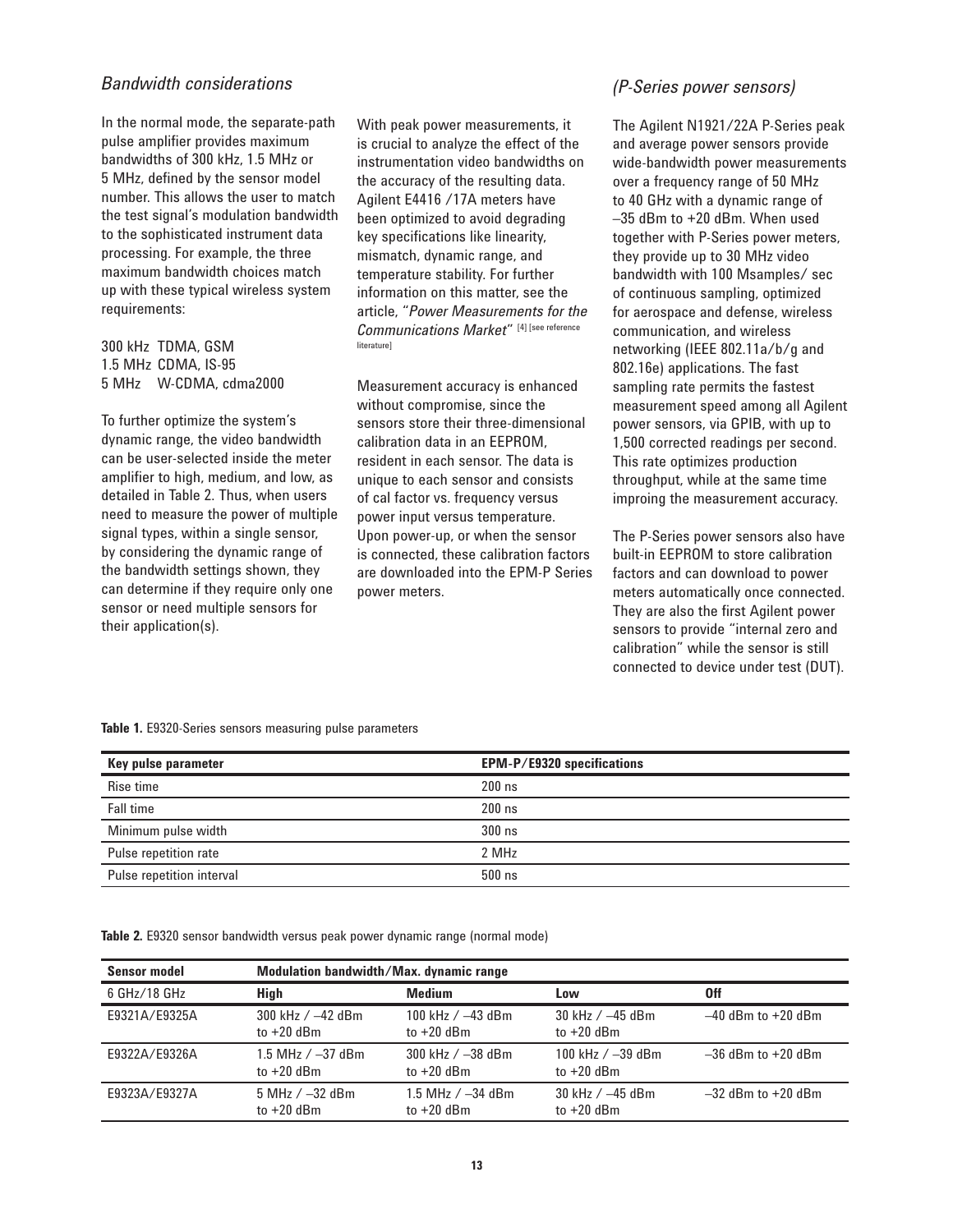#### *Internal zero and calibration*

The P-Series power sensors (N1921A and N1922A) provide internal zero and calibration which eliminates the need for sensor calibration using an external reference source. The P-Series sensors use Agilent's patented technology (see Figure 6) that integrates DC reference sources and switching circuits into each of the sensors. Thus, users can zero and calibrate the sensors while they are still connected to the device under test. This feature removes the need for connection and disconnection from the calibration source, thereby reducing test times, measurement uncertainty, and wear and tear on connectors. It is especially useful in manufacturing and automated test environments where every second and every connection counts. Sensors can now be embedded within test fixtures without the need to switch a 50 MHz reference signal into the measurement path, or to provide isolation from signal sources for zeroing.

### *Thermistor technology*

Agilent maintains a line of coaxial and waveguide thermistor sensors and one thermistor power meter. Thermistor sensors are heat-based, and exploit a balanced-bridge architecture using the DC substitution method. Thus, they are ideally suited for metrology-type applications such as transferring a reference power level from the primary standards of a national laboratory, or for an industry intercomparison process called a Round Robin.

The Agilent 432A power meter and associated 478/86 sensors and their role in traceability processes is fully detailed in Chapter 3 of Application Note 64-1C, *Fundamentals of RF and Microwave Power Measurements*, literature number 5965-6630E. Custom versions of the thermistor sensors, which feature selected low-reflection coefficients, are available for the lower uncertainties they provide to reference power transfer applications.



**Figure 6.** Internal zero and CAL block diagram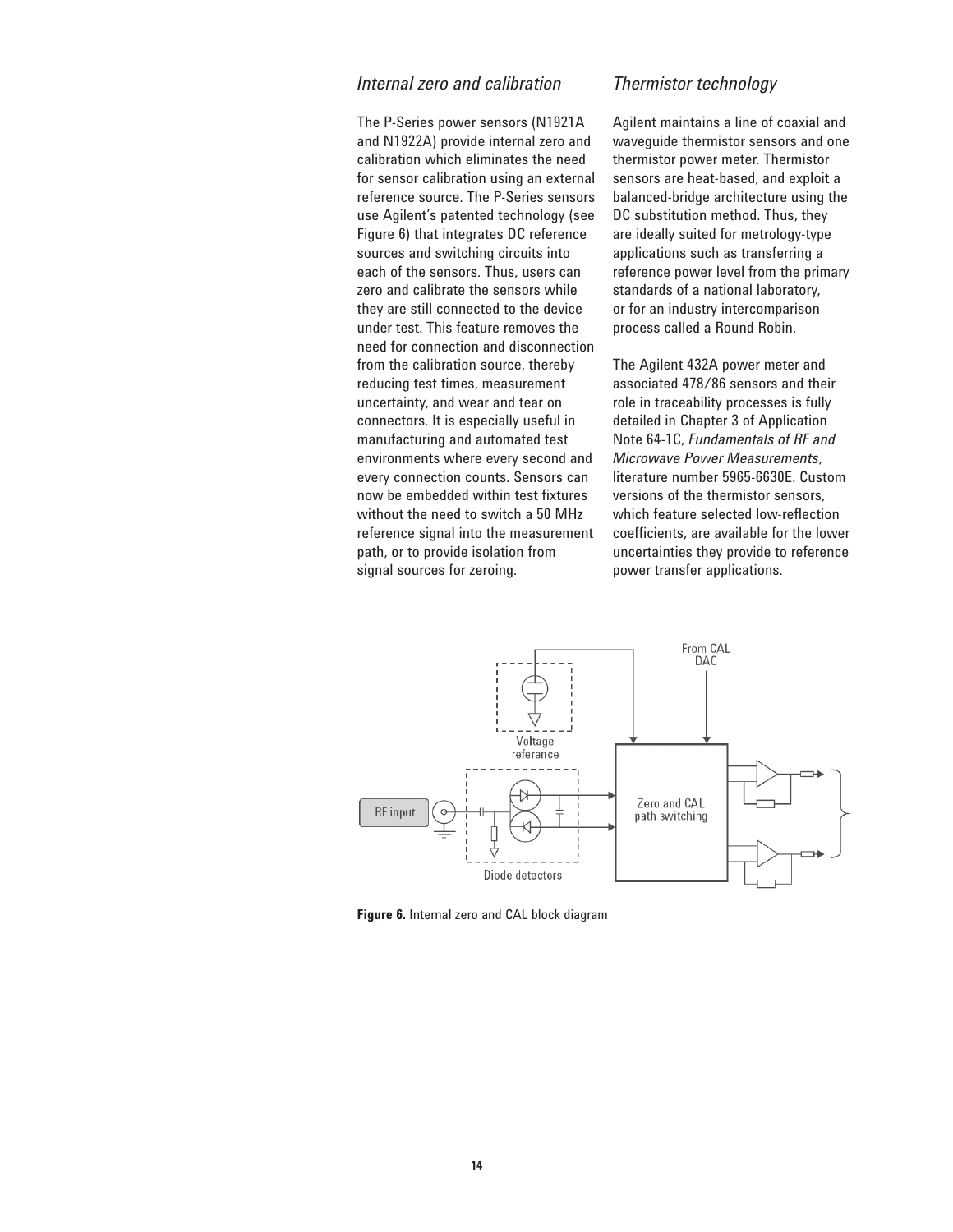### *Agilent power meters and USB power sensor*

Agilent offers power meters in six basic families. (See Table 3.)

- 1. The P-Series N1911/12A for peak and average power measurements up to 30 MHz video bandwidth. They have the highest functionality, provide most versatile measurements, and have the fastest measurement speed when used with the P-Series power sensors. They are also compatible with all Agilent diode and thermocouple sensors.
- 2. The E4416/17A Series for peak and average applications up to 5 MHz video bandwidth. They are backward compatible with all Agilent thermocouple and diode power sensors.
- 3. The E4418/19B Series for averaging power measurements. They offer full capabilities for average power applications, thus utilizing all but the E9320- and N1920-Series peak/average sensors.
- 4. The E1416A (VXI) system power meter is compatible with the 8480 Series sensors.
- 5. The 432A/478/486 thermistor family, which is preferred for metrology applications such as reference power transfer.
- 6. The U2000 Series USB power sensor for averaging power measurement. They offer full capability for average power measurement without the need for a separate power meter. This is a cost-effective solution that leverages the latest diode sensor technology.

**Table 3.** Agilent's family of power meters and USB power sensors

| <b>Agilent model</b>                       | <b>Name</b>               | <b>Remarks</b>                                                                                                                                                                                                              |
|--------------------------------------------|---------------------------|-----------------------------------------------------------------------------------------------------------------------------------------------------------------------------------------------------------------------------|
| Peak and average power meter P-Series      |                           |                                                                                                                                                                                                                             |
| N1911A                                     | Single-channel            | Digital, programmable, peak and average<br>measurements, uses N1921/22A sensors,<br>With built-in CCDF measurements.<br>Innovative time-gated pulse-power<br>measurement up to 30 MHz video<br>bandwidth. 100 Msamples/sec. |
| N1912A                                     | Dual-channel              | Two-channel version of N1911A, plus<br>measures and computes parameters<br>between the two sensors.                                                                                                                         |
| N8262A                                     | Dual-channel              | Modular power meter without front-panel<br>with two-channel version of N1911A.<br>plus measures and computes parameters<br>between the two sensors.                                                                         |
| Peak and average power meters EPM-P Series |                           |                                                                                                                                                                                                                             |
| F4416A                                     | Single-channel            | Digital, programmable, peak and average<br>measurements, uses E9320 Series<br>sensors. Innovative timegated pulse-power<br>measurements. 20 Msamples/sec.                                                                   |
| F4417A                                     | Dual-channel              | Two-channel version of E4416A, plus<br>measures and computes parameters<br>between the two sensors.                                                                                                                         |
| Averaging power meters EPM Series          |                           |                                                                                                                                                                                                                             |
| E4418B                                     | Single-channel            | Digital, programmable, uses E-Series and<br>8480 Series sensors, reads EEPROM-<br>stored sensor calibration factors of<br>E-Series sensors.                                                                                 |
| E4419B                                     | Dual-channel              | Two-channel version of E4418B, plus<br>measures and computes parameters<br>between the two sensors.                                                                                                                         |
| System power meter<br>E1416A               | VXI power meter           | Has functional performance features of<br>previous model 437B; uses all 8480-Series<br>sensors.                                                                                                                             |
| Thermistor power meter                     |                           |                                                                                                                                                                                                                             |
| 432A                                       | Thermistor power<br>meter | DC-substitution, balanced-bridge<br>technology, ideal for reference power<br>transfers                                                                                                                                      |
| Averaging power sensors U2000 Series       |                           |                                                                                                                                                                                                                             |
| U2000A                                     | USB power sensor          | Digital programmable, average<br>measurement without power meter. USB<br>plug-and-play. Innovative time-gated pulse-<br>power measurement.                                                                                  |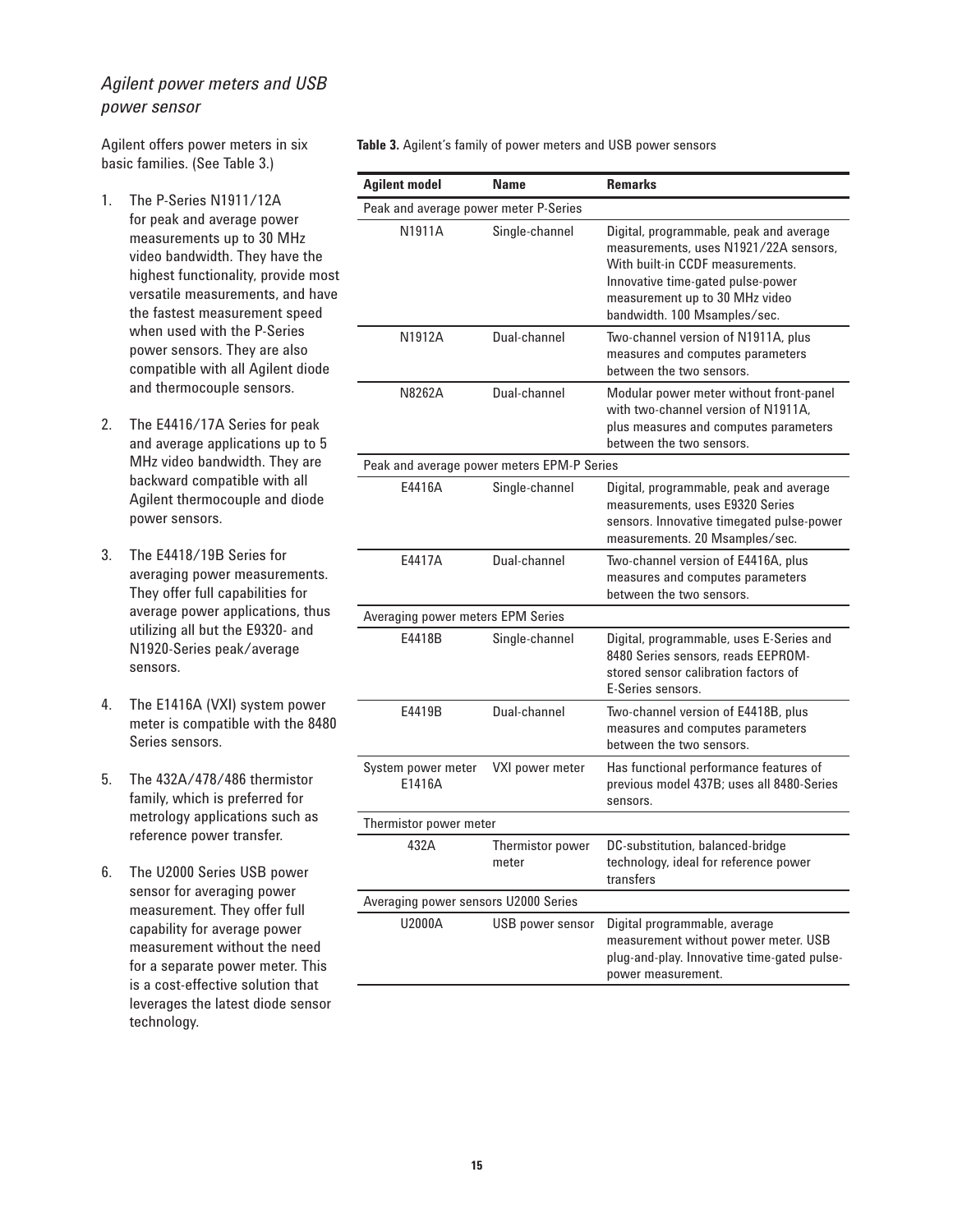### *Peak and average meters (P-Series power meters)*

The P-Series power meters and P-Series modular power meters have 30 MHz video bandwidth and a continuous sampling rate of 100 M samples per second for fast, accurate, and repeatable wide bandwidth power, time, and statistical measurements. When these meters are used with the P-Series wideband power sensors, they provide up to 40 GHz of frequency coverage, wide dynamic range, and extensive measurement capability optimized for aerospace and defense, wireless communications, and wireless networking (IEEE 802.11a/b/g and 802.16e) applications.

With a sampling rate of 100 M samples per second, the P-Series power meters and P-Series modular power meters can capture singleshot as well as repetitive events over a wide bandwidth. For applications such as radar and pulse component testing that require accurate pulse measurements, the power meter and sensor combination has a 13 ns warranted rise and fall in time specifications.

With up to 30 MHz of video bandwidth, the P-Series also enables the singleinstrument solution for testing widebandwidth products such as the multicarrier power amplifiers used in a 3G base station. The 30 MHz bandwidth is corrected to 0.1 dB flatness for highly accurate peak power measurements.

P-Series power meters and sensors and P-Series modular power meters offer comprehensive measurements that satisfy the following requirements of many power applications in R&D and manufacturing.

- 1. Peak power, average power, and peak-to-average ratio power measurements
- 2. Time-gated and free-run measurement modes
- 3. Automatic rise time, fall time, pulse width, pulse period, pulse repetition frequency, time to positive and time to negative transition occurrence measurements
- 4. Complementary cumulative distribution function (CCDF) statistics

The video bandwidths in the meter can be set to High, Medium, Low, or Off. The Off video bandwidth setting provides the fastest rise and fall time specifications. This is the recommended setting for minimizing overshoot on pulse signals. The high, medium, and low settings are aimed at measuring wide bandwidth and modulated signals and are designed to provide a flat response across the bandwidth. There are also trade-offs between bandwidth and dynamic range.

Figure 7 illustrates flatness response. The peak flatness is the flatness of a peak-to-average ratio measurement for various tone-separations for an equal magnitude two-tone RF input. Figure 7 shows the relative error in peak-toaverage ratio measurements when the tone separation is varied.

**Table 4.** Dynamic response - rise time, fall time and overshoot, versus video bandwidth settings

|                         |            |            | <b>Video bandwidth setting</b> |           |                         |  |  |  |  |
|-------------------------|------------|------------|--------------------------------|-----------|-------------------------|--|--|--|--|
| <b>Parameter</b>        |            | Medium: 15 |                                | 0ff       |                         |  |  |  |  |
|                         | Low: 5 MHz | <b>MHz</b> | High: 30 MHz                   |           | $< 500$ MHz $> 500$ MHz |  |  |  |  |
| Rise time/<br>fall time | $< 56$ ns  | $<$ 25 ns  | $\leq$ 13 ns                   | $<$ 36 ns | $<$ 1.3 ns              |  |  |  |  |
| Overshoot               |            |            |                                | $< 5\%$   | < 5%                    |  |  |  |  |



**Figure 7.** N192XA Error in peak-to-average measurements for a two-tone input (High, Medium and Low or Off video bandwidth)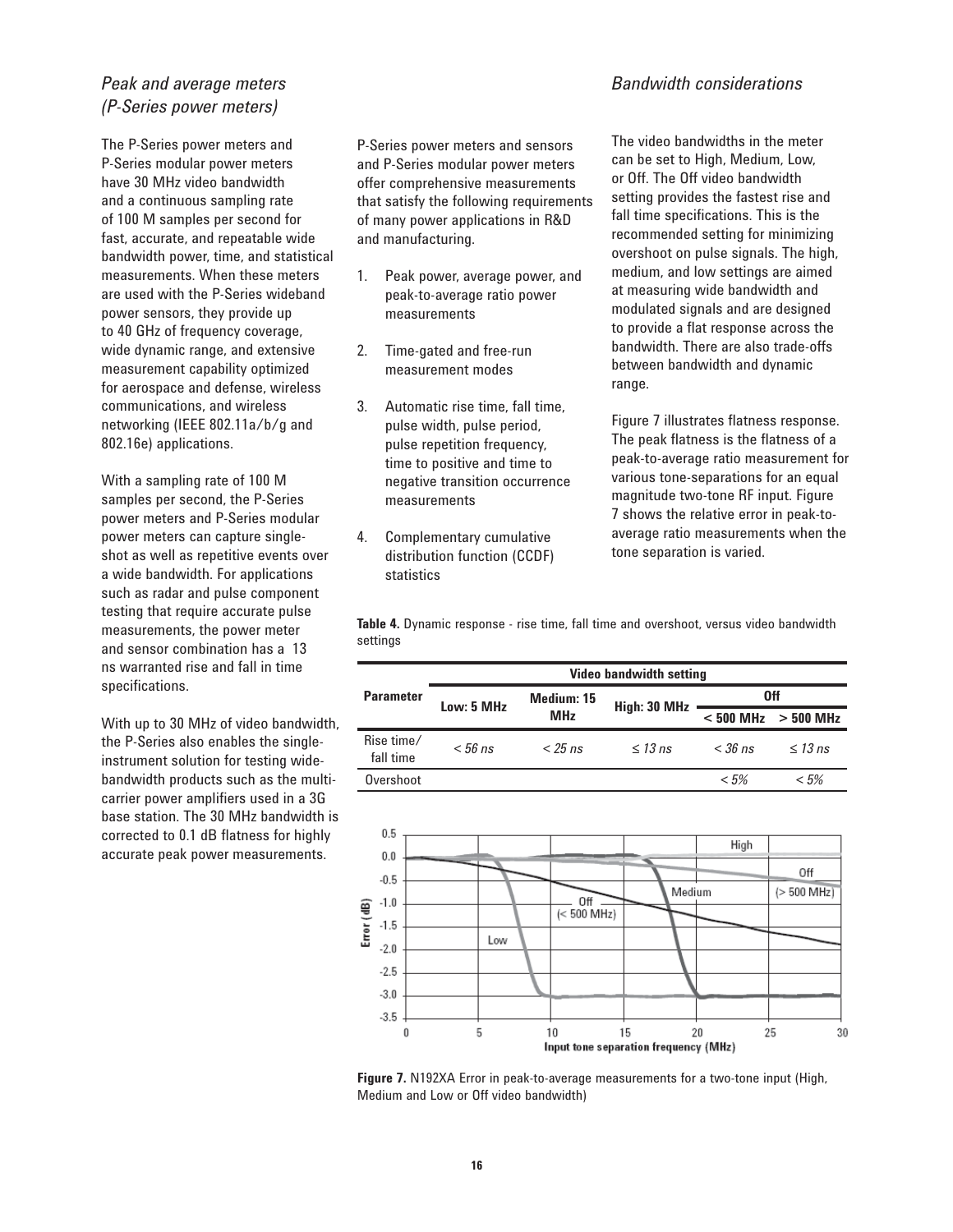### *Versatile user interface*

The P-Series power meters have improved user interface and display control. The color screen has a highresolution trace display size of 320 x 240 pixels in the large display mode. This provides an attractive and clear trace display.

A numerical keypad has also been added. When combined with the new stylized arrow keys and central SELECT key, plus the standard hard key/ soft key menu navigation, it helps to provide an intuitive and convenient user interface.

These interface features simplify the configuration of the meter for detailed measurements. A Save/Recall menu allows storage of up to ten instrument configurations for easy switching of test procedures.

The time-gated measurements are similar to the EPM-P Series, where up to four independent gates can be setup to operate with different time lengths and delays.

Each gate can measure the three different parameters; average power, peak power, or peak-to-average ratio. These gate measurements can be manipulated to compute combination measurements, such as F1 – F2 or F1/F2. This computational power is important in wireless communications where various computed parameters are required.



**Figure 8.** Large color display with automatic power and time measurements



**Figure 9.** Measurement flexibility with four independent time gates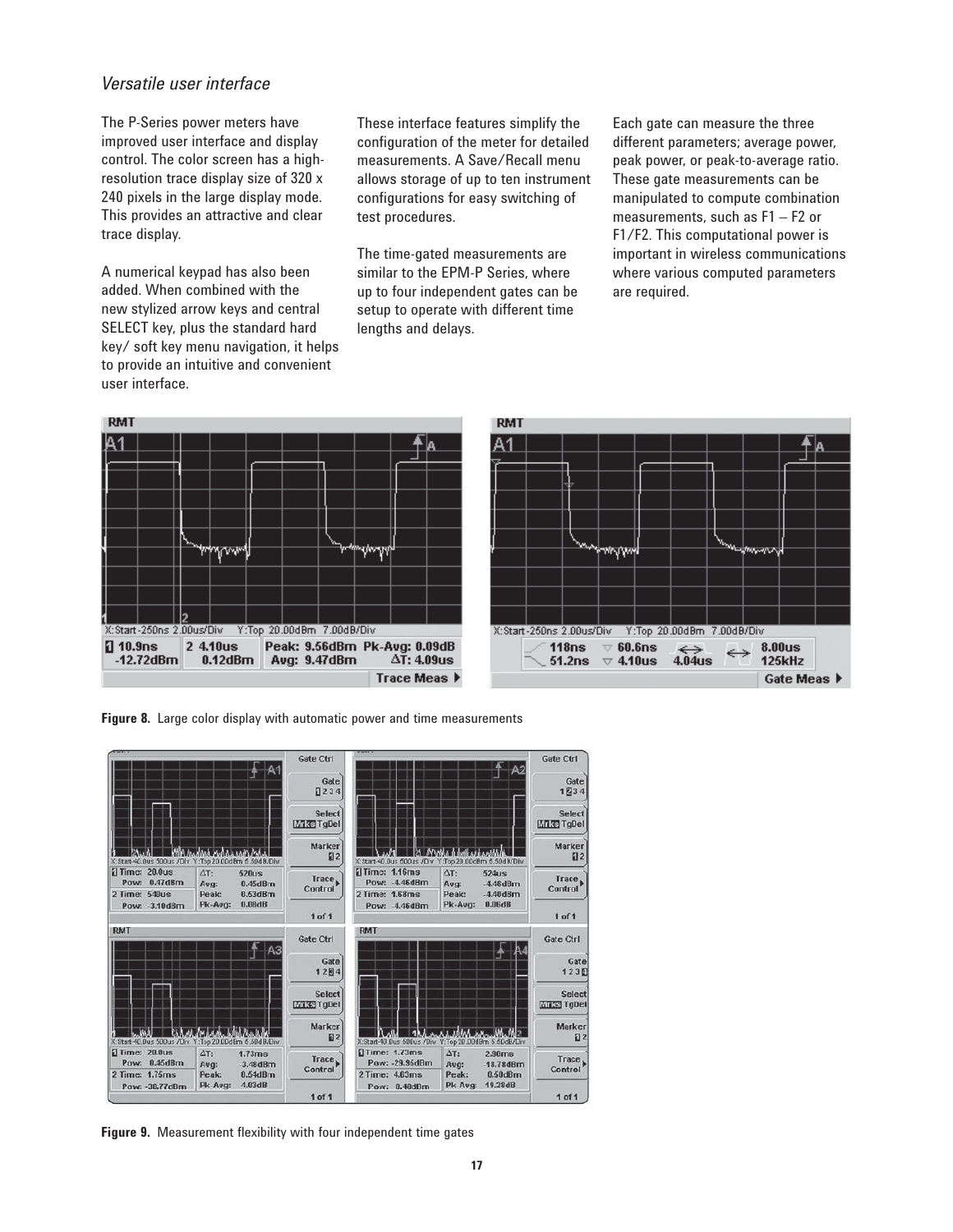### **Flexible configurations**

P-Series products come with flexible configurations. Users can choose suitable configurations for their desired applications.

#### **P-Series power meters**

- N1911A single-channel power meter, 9 kHz to 110 GHz (sensor dependent)
- N1912A dual-channel power meter, 9 kHz to 110 GHz (sensor dependent)

#### **P-Series modular power meters**

N8262A dual-channel power meter 9 kHz to 110 GHz (sensor dependant)

#### **P-Series power sensors**

- N1921A wideband peak and average power sensor, 50 MHz to 18 GHz
- N1922A wideband peak and average power sensor, 50 MHz to 40 GHz

The P-Series power meters and P-Series modular power meters are also compatible with Agilent 8480, E441x, and E9300 Series average power sensors. This gives a selection of more than 30 sensors for peak and average power measurements over a wide dynamic range from –70 to +44 dBm, with a frequency coverage of 9 kHz to 110 GHz.

#### **Predefined measurement setups**

P-Series power meters are loaded with time-saving features. Predefined test setups for common measurements (see Figure 10) used in radar and wireless communication applications allow easy meter setup for immediate testing. The meter also has LAN, USB, and GPIB connectivity as a standard feature to accommodate modern interfaces.

| <b>RMT</b> |                                  |                       | Cancel |
|------------|----------------------------------|-----------------------|--------|
|            | <b>Please select Preset type</b> |                       |        |
|            | <b>DEFAULT</b>                   | Radar                 |        |
|            | <b>GSM900</b>                    | <b>MCPA</b>           |        |
|            | <b>EDGE</b>                      | 802.11a               |        |
|            | <b>NADC</b>                      | 802.11 <sub>b/g</sub> |        |
|            | Bluetooth                        | 1xEV-DO               |        |
|            | cdmaOne                          | 1xEV-DV               |        |
|            | W-CDMA                           | <b>TD-SCDMA</b>       |        |
|            | cdma2000                         | DVB                   |        |
|            | iden                             | HiperLan2             |        |
|            | WIMAX                            | HSDPA                 |        |
|            | DME                              | <b>DME-PRT</b>        |        |
|            |                                  |                       | 1 of 1 |

**Figure 10.** Predefined test setups

#### *Measurements speed*

When the P-Series power meters and sensors are used together, they provide the fastest measurement speed of all Agilent power meters. The measurement speed via remote interface is greater than 1,500 readings per second.

**Table 5.** Impressive GPIB measurement speed with P-Series power meters and sensors

|                          |                                |               |                | Measurement speed (readings/second) |
|--------------------------|--------------------------------|---------------|----------------|-------------------------------------|
| <b>Sensor type</b>       |                                | <b>Normal</b> | X <sub>2</sub> | Fast                                |
| N192xA power sensors     |                                |               |                | 1500                                |
| E9320 power<br>sensors   | Average-only mode              | 20            | 40             | 400                                 |
|                          | Normal mode                    | 20            | 40             | 1000                                |
|                          | E441xA and E9300 power sensors | 20            | 40             | 400                                 |
| 8480 Series power sensor |                                | 20            | 40             | N/A                                 |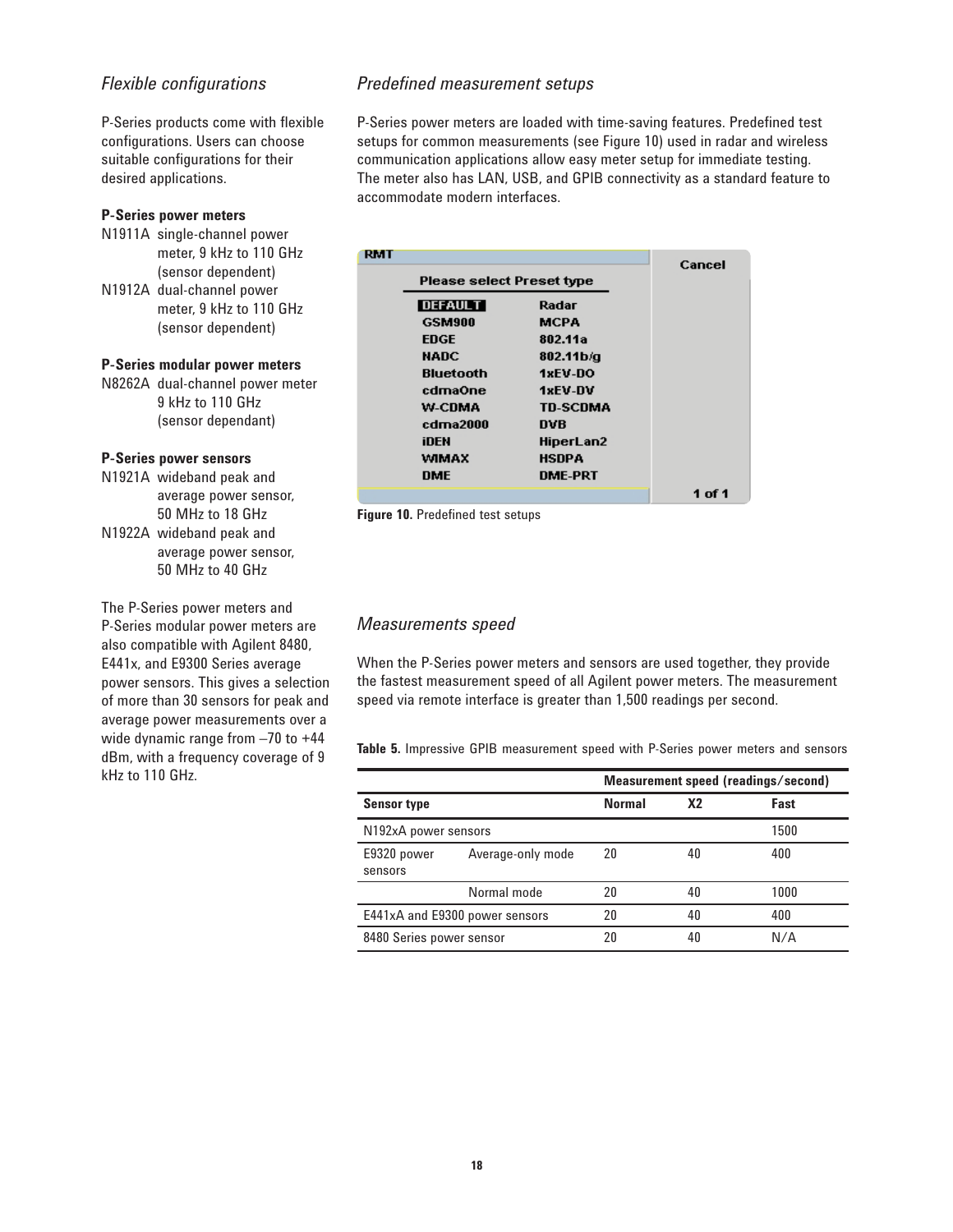### *P-Series soft front panel*

The N8262A P-Series modular power meter has performance equivalent to that of the P-Series power meter bench instrument. The Agilent N8262A P-Series dual-channel modular power meter is very slim (see Figure 11) and supports LAN-based automated measurements. It is an LXI (LAN eXtensions for Instrumentation) Class-C-compliant instrument that combines the advantages of Ethernet with the simplicity and familiarity of GPIB. This helps the test system designers and integrators to create faster and more efficient systems.

The N8262A P-Series modular power meter comes with system-ready software such as:

- Instrument page that provides settings at a glance and enables remote access/control. (see Figure 12)
- User-familiar graphical user interface that provides P-Series N1911/12A front panel display emulation (see Figure 13)
- IVI drivers used for test software development that work with your choice of programming languages (Agilent VEE, LabView, Lab Windows, C, C++, C#, VB and Mathlab)
- Optional PC analysis software: N1918A Power Analysis Manager for complex pulse analysis, statistical analysis, multi-channel analysis, recording and playback capability, and other features.



**Figure 11.** N8262A P-Series dual-channel modular power meter



**Figure 12.** N8262A P-Series dual-channel modular power meter insturment page



**Figure 13.** N8262A P-Series dual-channel modular power meter front panel display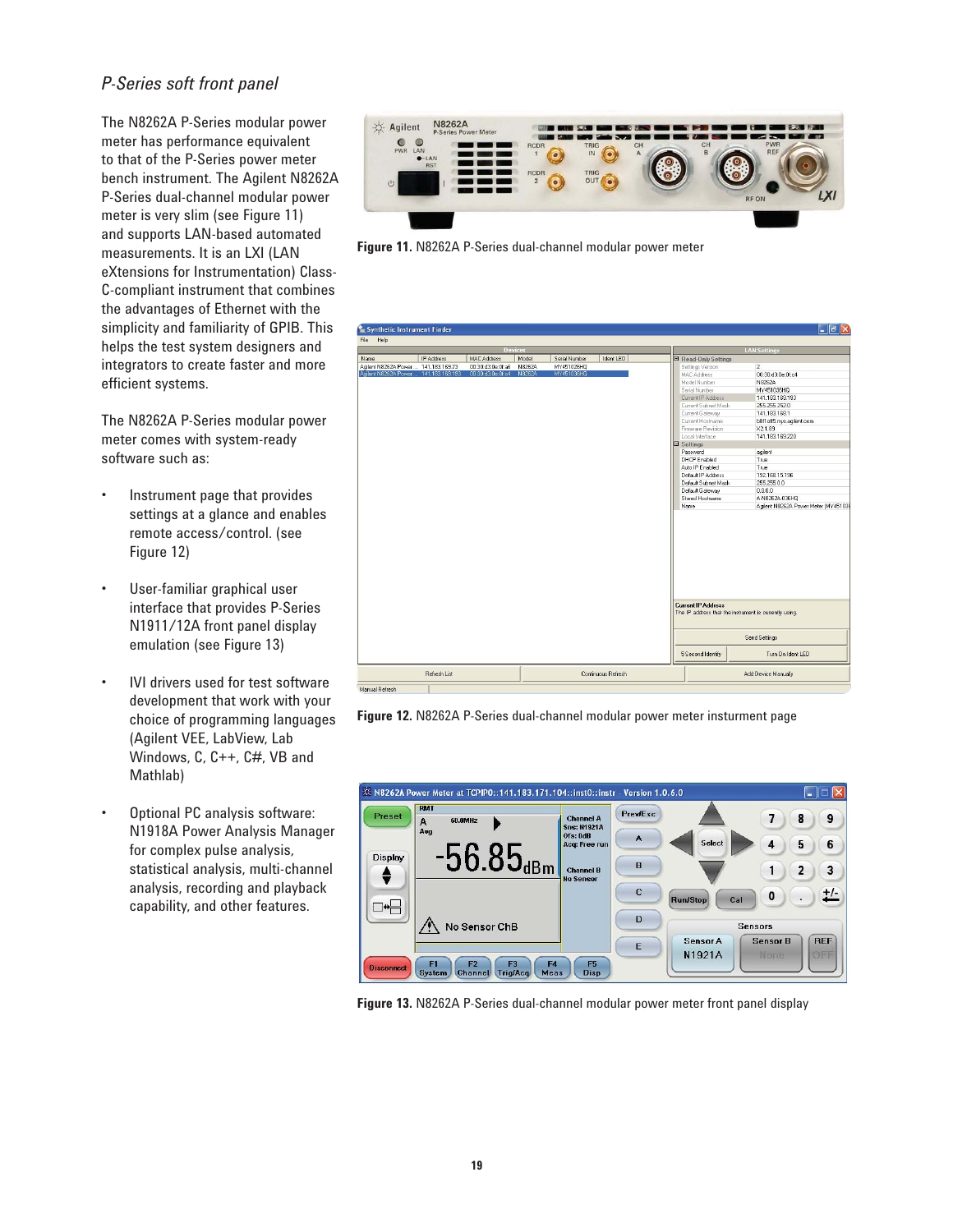### *EPM-P Series*

The E4416/17A peak and average power meters (EPM-P Series) are costefficient measurement tools for pulsed and complex modulation formats. In combination with the E9320 sensors, they feature a user-friendly interface and powerful display controls (See Figure 14).



**Figure 14.** E4417A power meter configured to show a trace display (upper window) and a dual numeric display (lower window)

Hardkeys control the most frequently used functions such as sensor calibration and triggering, while softkey menus simplify configuring the meter for detailed measurement sequences. A Save/Recall menu stores up to 10 instrument configurations for easy switching of test processes. In its GPIB programming mode, it can output up to 1,000 corrected readings per second.

A large LCD display partitions up to four-line formats to help interpret and compare measurement results, or presents large character readouts to permit viewing from a distance. For example, the four lines could be configured to display average power in dBm and mW, peak power, and peakto-average ratio. The user can also set up a trace display as shown in Figure 14.

Powerful digital signal processing (DSP) mathematical processing permits the meter to measure burstaverage and peak power, to compute peak-to-average ratios, and display other time-gated pulse power profiles on the power meter's large LCD screen. The meters also measure and display other complex wideband modulation formats whose envelopes contain high frequency components up to 5 MHz.

For time-gated measurements, the EPM-P Series meters excel in versatility. The power meters measure peak and average powers at userdesignated time gates and gate widths along a test waveform. Figure 15 shows another typical time-gated power measurement on a GSM signal. Gate 2 provides the burst average power over the "useful" GSM time period, and Gate 1 indicates the peak power over the complete timeslot. Thus, a peak-to-average ratio measurement can be obtained by subtracting Gate 1 - Gate 2 (in dB).



**Figure 15.** A GSM pulse, where powerful data-configuration routines during four gate times provide feeds for the display



**Figure 16.** Graphical display permitting marker-selected power measurements, plus computations between the marker-identified data

This peak-to-average measurement was made using two different gate times and should not be confused with the peak-to-average ratio measurement in a single gate. A pulse-drop measurement can be obtained from the subtraction of the two powers: Gate 3 – Gate 4. With the four-line numeric display, all three of these measurements can be displayed simultaneously on the LCD screen, along with the peak power from Gate 1.

All EPM-P Series power meters now feature a firmware enhancement for a graphical trace setup and analysis screen. Figure 16 shows this new feature with real-time marker measurements on the meter's trace display. Markers 1 and 2 show the instantaneous power and time relative to a selected trigger event. On the right side are computational parameters of time, average, peak, and peak-to-average power ratios between markers 1 and 2. A tracezooming capability is also available for more resolution on observations and settings.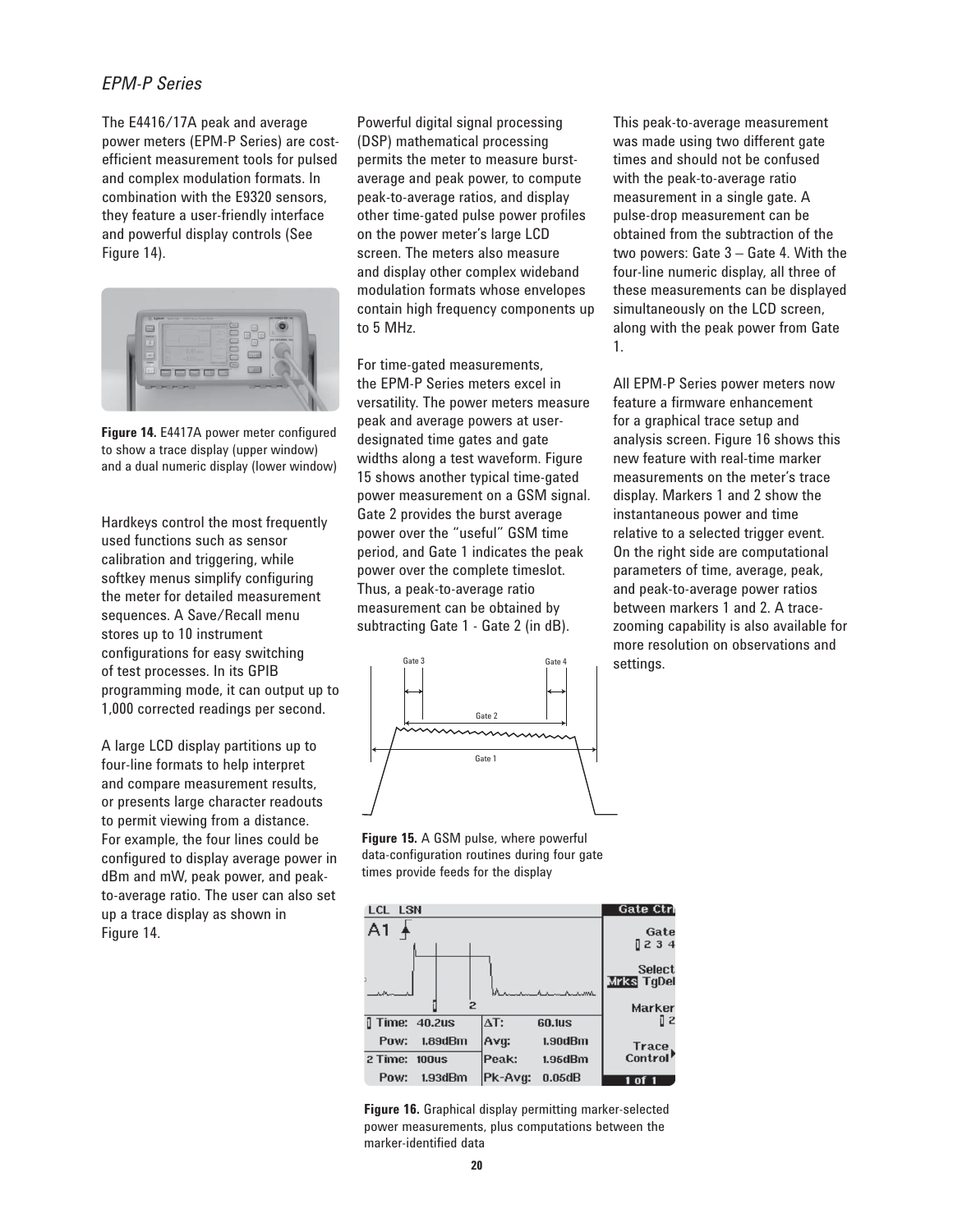### *VEE analysis package*

Perhaps even more important to product-development and verification engineers is a powerful analysis software package that totally controls the EPM-P meter from the PC or Laptop. This EPM-P VEE software package is available free of charge. It operates via the GPIB, and provides the statistical, power, frequency, and time measurements that are required for CDMA and TDMA signal formats. The CD-ROM package includes a VEE installation program.

The statistical package includes the ability to capture:

- 1. Cumulative Distribution Function (CDF)
- 2. Complementary CDF (CCDF or 1-CDF)
- 3. Probability Density Function (PDF)

These are crucial diagnostic parameters for system signals such as CDMA formats. Figure 17 shows a typical distribution function display. Analyzing such power distribution computations can reveal how a power amplifier may be distorting a broadband signal that it is transmitting. A baseband DSP signal designer can completely specify the power distribution characteristics to the associated RF subsystem designers.

Finally, the analysis package includes a powerful pulse characterization routine. It computes and displays the following power parameters: pulse top, pulse base, distal, mesial, proximal, peak, average, peak/average ratio, burst average, and duty cycle. It does the same for these time and frequency parameters: rise time, fall time, pulse repetition frequency (PRF), pulse repetition interval (PRI), pulse width, and off time. All of these pulsed-power parameters were originally defined with the 1990 introduction of the Agilent 8990A peak power analyzer.



**Figure 17.** Y-axis showing the percentage of time the signal power is at or above the power specified by the X-axis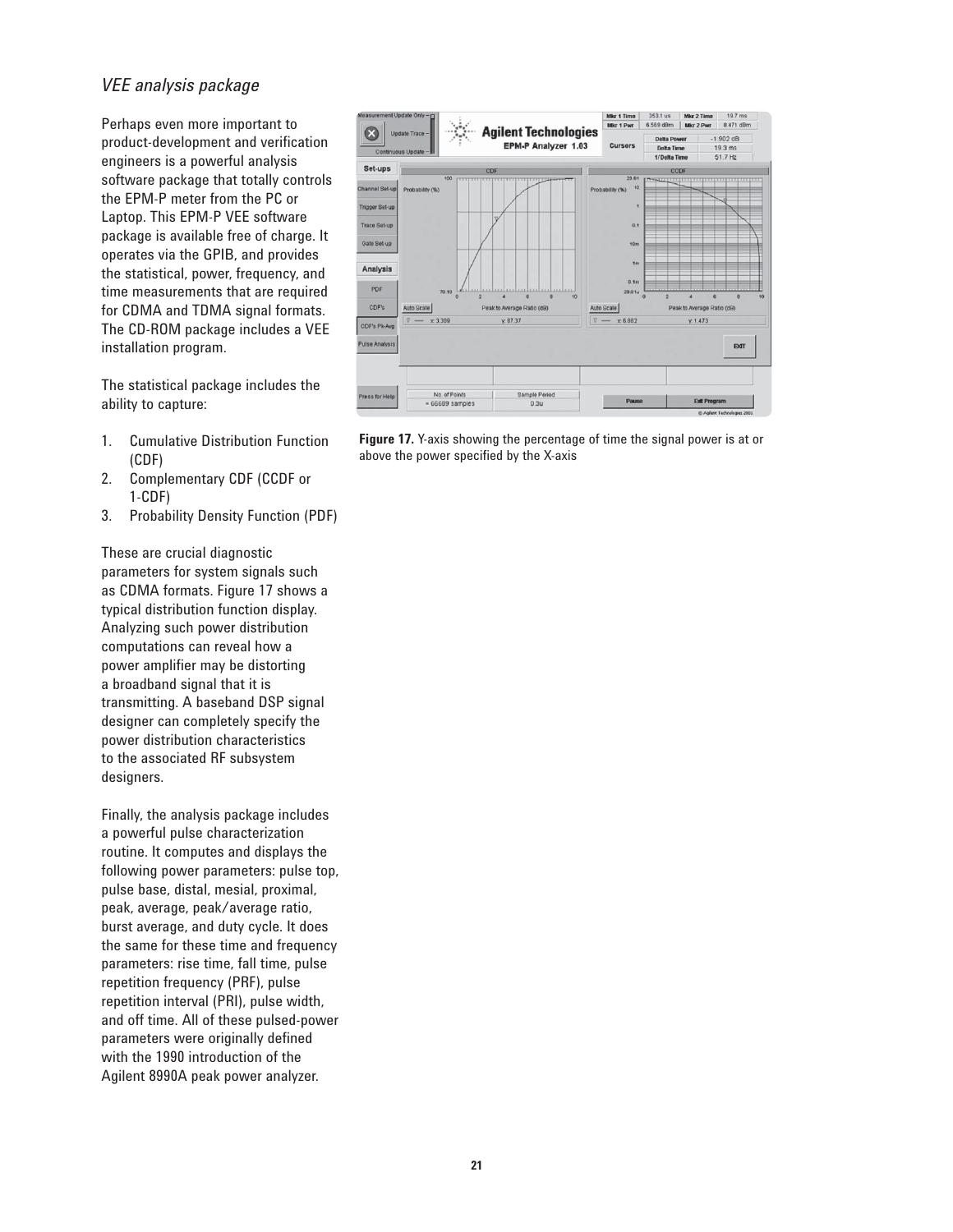## *N1918A Power Analysis Manager*

The N1918A Power Analysis Manager is PC-based application software that runs on the Microsoft® Windows® platform and aims to enhance the capabilities of some of Agilent's power meters and sensors. The N1918A can interface with various hardware devices, such as the N1911/12A P-Series power meter, N8262A P-Series modular power meter, and U2000 Series USB power sensors.

The N1918A Power Analysis Manager is a suite of software applications that comprises the basic version (Power Panel) and the advanced version (Power Analyzer). The Power Panel comes bundled with the purchase of U2000 Series USB power sensors, N1911/12A P-Series power meter, and N8262A P-Series modular power meter. The Power Panel offers an easy-to-use standard GUI for the hardware devices (see Figure 18).

The N1918A option 100, Power Analyzer is an optional licensed software solution that can be purchased separately. The Power Analyzer offers advanced functions that include pulse analysis, multichannel power measurement, statistical analysis, and recording. You can use this software to perform tests and measurements and track problems at any stage of the design process, from simulation to final prototype (see Figure 19).



**Figure 19.** Power Panel graphical user interface



**Figure 20.** N1918A Power Analyzer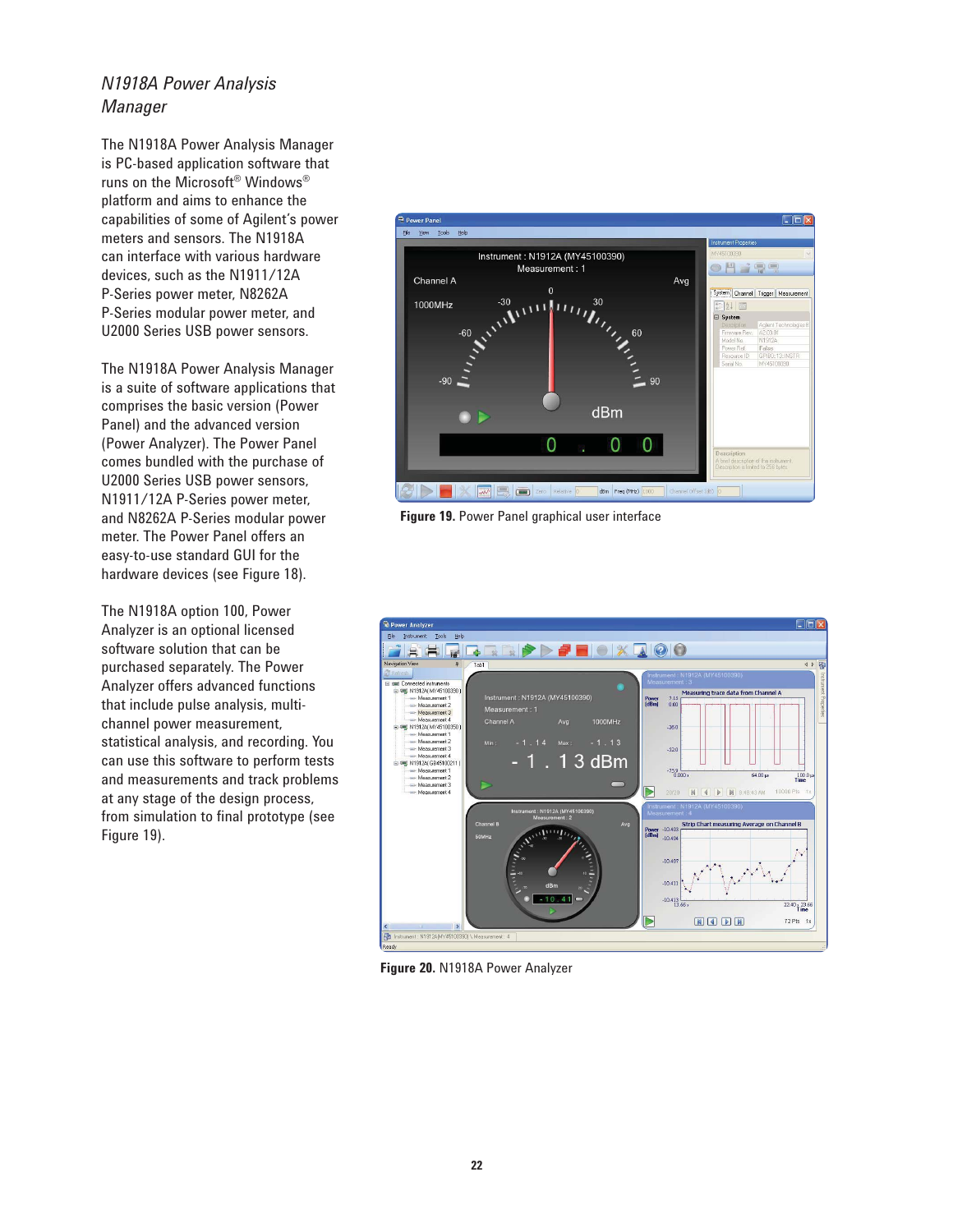### *System power meter*

Agilent offers the E1416A VXI power meter for system applications in the industry-standard VXI configuration. The E1416A has the functional performance and operating features of the previous 437B power meter, except that it has no front panel.

#### *Basic computation power*

By configuring the data obtained from the four gate periods, the E4416/17A meters can present computed data on their large LCD displays. For example, Figure 18 shows the data paths for the four independent gate periods. Each gate can accumulate three different parameters; average, peak, or peak-to-average ratio.

Each gate can then manipulate the selected parameter into two computed parameters (F-feeds) per measurement channel (maximum), such as F1 minus F2 or F1/F2, to be displayed in one of the four window partitions. This computational power is particularly valuable in TDMA scenarios such as GSM, GPRS, EDGE, and NADC where various simultaneous combinations of computed parameters are required.

This computational power is further enhanced in the E4417A dual-channel power meter, which can add data feeds from its second sensor into the userconfigured display modes.



**Figure 21.** User-configured data manipulations: a major feature of the EPM-P Series power meters.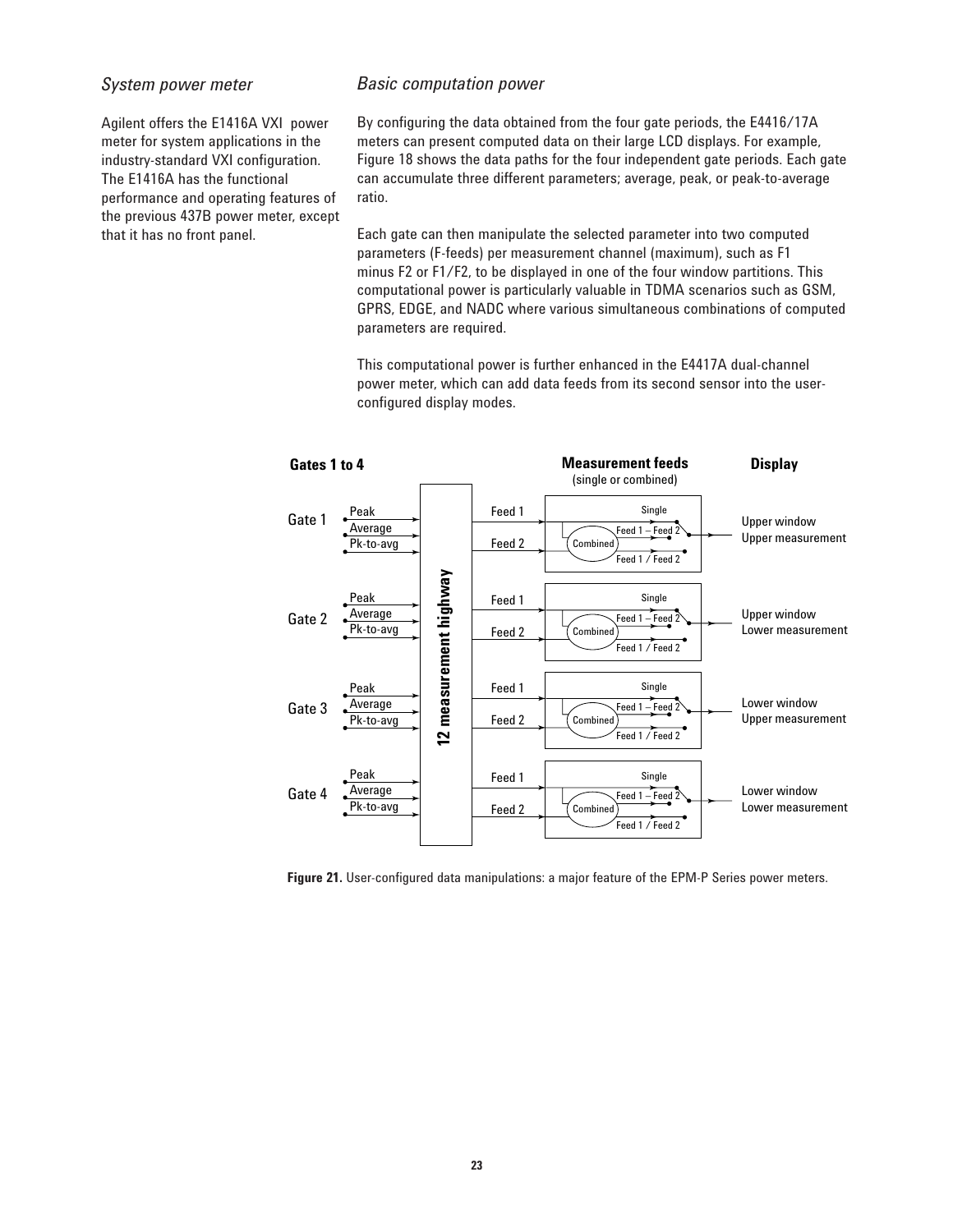### *Averaging power meters (EPM Series)*

Average power meters respond to all signals, whether CW, complex modulation, or pulsed. The main application criteria is whether the user needs to characterize the modulation or profile the envelope of those pulse parameters or simply requires a measurement of average power. In some cases of traditional pulsed signals, where the duty cycle is known and fixed, system peak powers may be computed from a knowledge of the duty-cycle value and an average power measurement.

The E4418/19B power meters and E-Series sensor combination provides measurement speeds of up to 200 readings per second over the GPIB bus. The E-Series sensors cover a 90 dB power range from –70 to +44 dBm, with frequency coverage to 26.5 GHz, sensor dependent. For CW, multitone, and modulation applications, the E-Series sensors can make measurements using only a single sensor rather than several of the 8480 Series as before.

Agilent EPM Series meters operate with the entire line of 8480 Series thermocouple and diode sensors to protect your equipment investment. Programming code, written for the previous 436A, 437B and 438A power meters, is also directly usable with the E4418B and E4419B power meters.

### *Average USB Power Sensor (U2000 Series)*

The U2000 Series USB average power sensor offers USB base connectivity via a PC plug-and-play port for power measurement. With the combined functionality of power meter and power sensor, a U2000 Series power sensor returns the power measurement readings and display on your PC via a USB cable. The power measurement reading can be retrieved using the standard SCPI commands or IVI.COM/IVI.C drivers. The feature-rich N1918A Power Panel software that comes with the purchase of the USB power sensor allows you to monitor the performance of the measurement and perform data logging without going through the programming guide.

The U2000 Series USB power sensor provides measurement speeds up to 250 readings/sec over USB cable. The USB sensor covers 80dB power range from -60 to +20dBm, with frequency coverage from 9KHz to 24GHz, sensor dependent. The U2000 Series consists of a built-in triggering circuit that enables measurement synchronization with the external instrument; even, for example, to control the timing of pulse-signal capture. For average burst power measurement, the U2000 Series USB power sensor can perform the time-gated average burst power measurement via its external triggering capability.

Low current consumption (approximately 170mA) enables a number of U2000 Series USB power sensors to be connected to a PC without the need of external USB hub to supply any additional power. No external power supply is required to power up the sensor because it uses the power from the PC's USB port.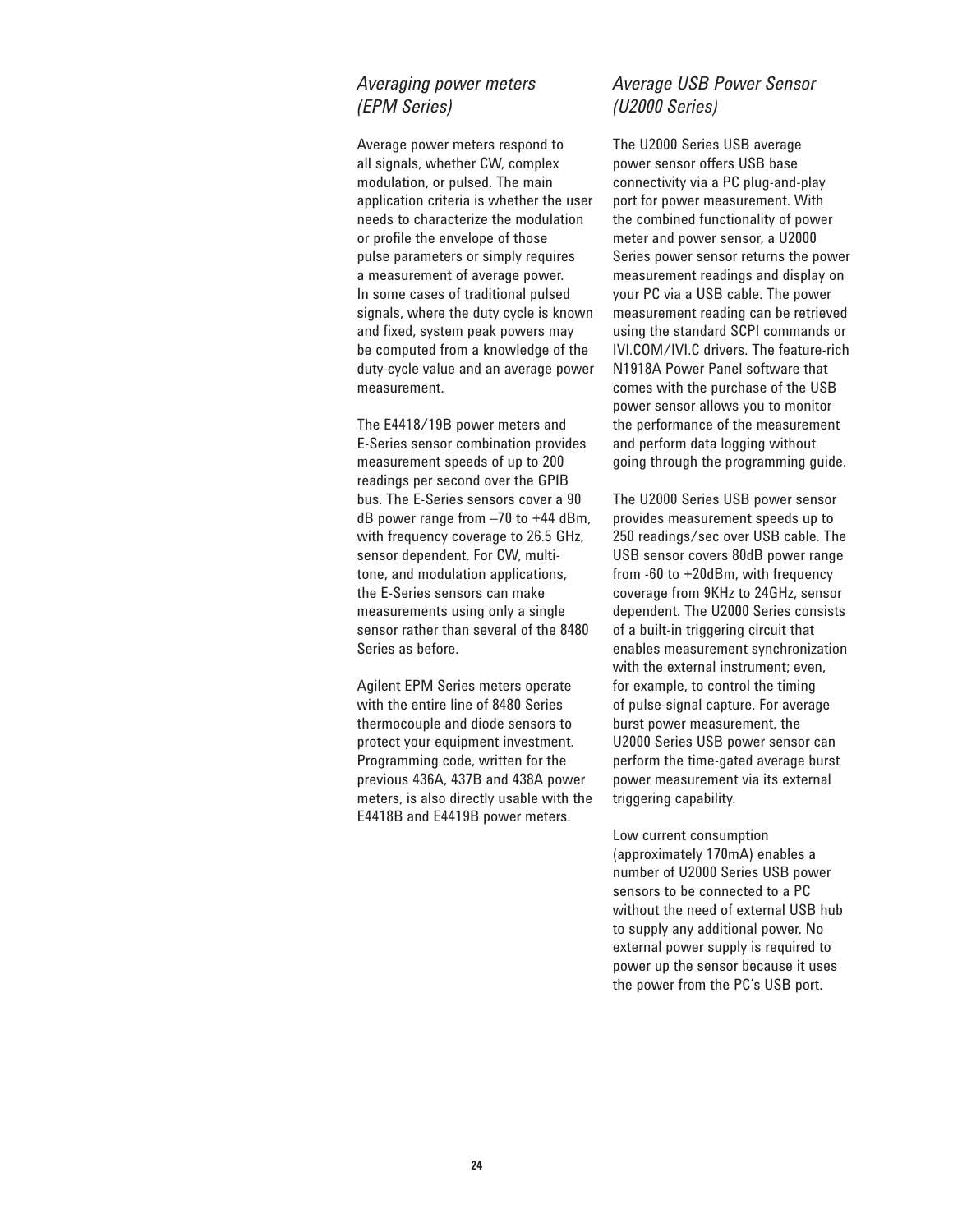# *STEP 4.*

# **Comparing Performance and Selecting the Best Product for Your Application**

By far, most power measurements are made with averaging power meters. Based on the previous comparison of sensor technology, and the selection guide for sensors (see next page), the user can easily determine which sensor model meets the power and frequency range performance required. The compatibility table (Table 6) shows which meters operate with which sensors.

For averaging applications, the two EPM power meters are prime alternatives: Not only are they designed for the E-Series CW and E9300 sensors, but they are also backwards-compatible with the entire line of 8480 thermocouple and diode sensors (but not thermistors). Considering the large installed base of Agilent sensors in most organizations, this makes the EPM meters far more versatile and cost effective. Further, many calibration laboratories operate with test systems which are designed specifically to calibrate Agilent's long line of power sensors.

In spite of the popularity of averaging meters, the rapid growth of the wireless communications industry has driven measurement requirements into power characterizations of peak power, peak burst, peak-to-average ratio, burst average power, and other important parameters. Agilent provides three solutions for peak and average power measurements: the N1911/12A P-Series power meters, the N8262A P-Series power meters, and the E4416/17A EPM-P Series meters.

P-Series power meters and P-Series modular power meters provide innovative solutions to meet the stringent needs of the industry. These meters offer a wide bandwidth peak power with up to 30 MHz video bandwidth in your lab or on your production line. They are Agilent's most versatile and fastest meters, with a sampling rate of 100 Msamples per second. They are designed for pulse and radar component testing in the aerospace and defense market, as well as in wireless communication tests. The Agilent EPM-P power meters are a less costly solution for peak and average power measurements of up to 5 MHz video bandwidth with 20 M Samples per second of continuous sampling. They are optimized for wireless communication tests.

In the benchtop or production line environment, the choice is usually between single- and dual-channel capability. Agilent's meters can sense the specified power range of the individual sensor attached, and thus ensure the correct power readout. This feature also disables the readout if the user applies too much power and drives the meter outside the specified range, as with the standard 8480 Series diode sensors, which are limited to a top level of –20 dBm.

In terms of GPIB programming code, as well as complying with the Standard Commands for Programmable Instruments (SCPI), the E4418B power meter has been designed to be code-compatible with the previous 436A and 437B. The E4419B dua-channel power meter is code-compatible with the previous 438A. This provides a substantial saving in new programming costs. The EPM Series power meters still offer flexibility, accuracy, and convenience for manual applications in the research lab.

For automated system use, the fast measurement speed, (EPM–200 readings per second, EPM-P—1,000 readings per second, P-Series—1500 readings per second) make them ideal for programmed applications. Their digital-signal-processing (DSP) circuit architecture not only provides for powerful computation and averaging routines, but also results in the elimination of the standard range switch-time delays, thus speeding up the overall measurement.

### *Thermistor-based sensors and meter for metrology applications*

Finally, Agilent offers a line of coaxial and waveguide thermistor sensors and a full DC-substitution power meter, the 432A, which serves metrology applications for the transfer of power standards.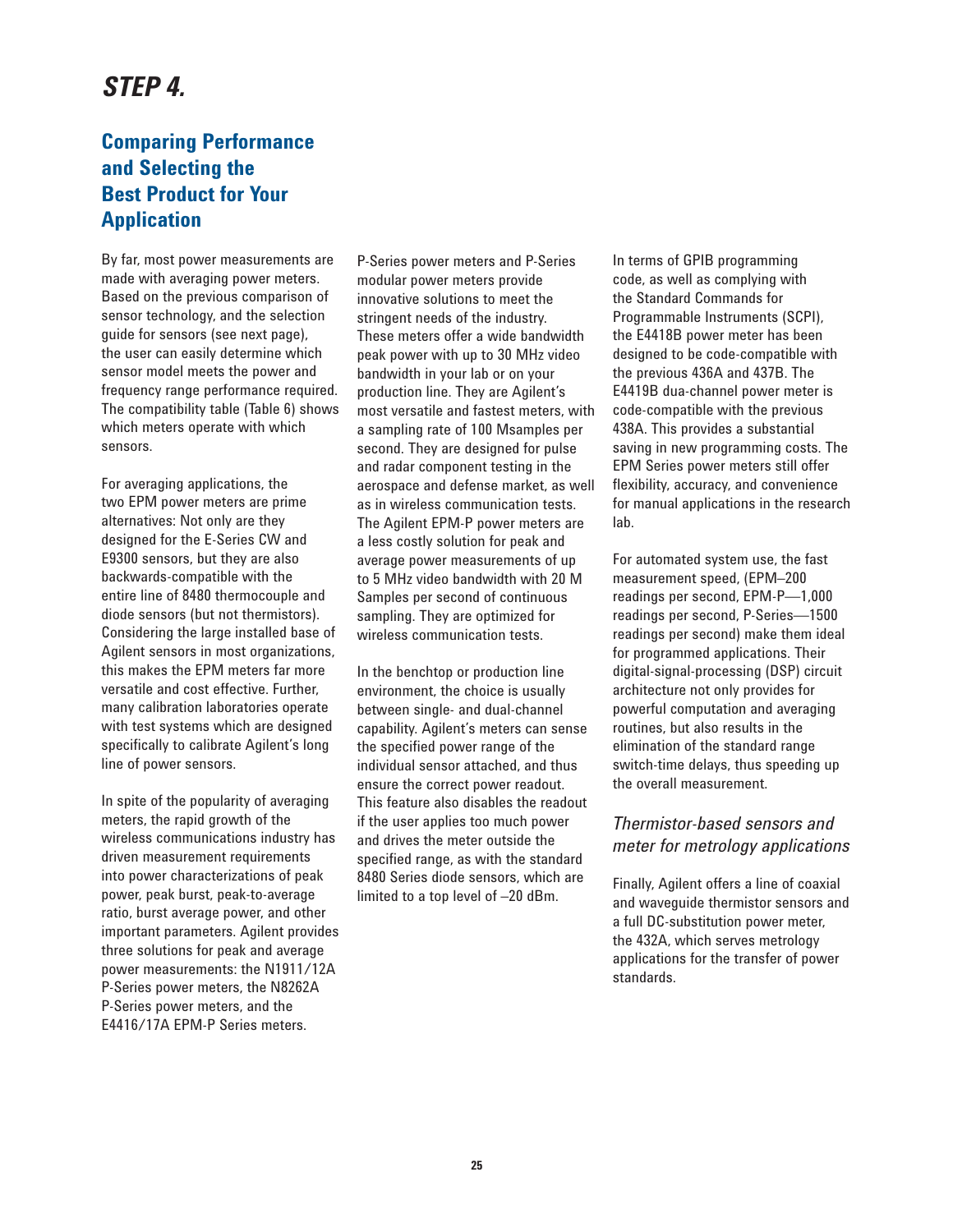### **Selection guides**

### *Power measuring equipment for all applications*

Power measuring equipment is a key part of Agilent's instrumentation line of RF and microwave measurement tools. Through the decades, the power-meter line has advanced by adding the power of the newest sensor technology and harnessing the power of the microprocessor for more capable and flexible power meter products.

From the original drift-prone thermistor sensors of the 1950s, to low-SWR thermocouple sensors, Agilent has exploited the latest technologies to take the inaccuracies out of your power measurements. The latest sensor technologies that use planardoped-barrier diodes in various configurations now offer the best in sensitivity and low drift for both average-power and peak-power measurements. And Agilent's newest P-Series power meters and sensors give you improved speed and accuracy for measurements over a dynamic range of –70 to +44 dBm, with sensordependent, auto zero, and calibration capability.

The latest technology of Agilent power sensor, U2000 Series USB power sensor, allows power measurement on a PC via plug-and-play USB port and without the need for a separate power meter.

Table 6 presents a compatibility overview of the entire Agilent power measurement family, including meters and sensors.

**Table 6.** Agilent power meter/sensor compatibility chart

|                                                                      |                                                                                                 |                                                                                                        |                                                                        | <b>Agilent power meters</b> |                                                                         |                                                                                     |
|----------------------------------------------------------------------|-------------------------------------------------------------------------------------------------|--------------------------------------------------------------------------------------------------------|------------------------------------------------------------------------|-----------------------------|-------------------------------------------------------------------------|-------------------------------------------------------------------------------------|
| <b>Agilent power</b><br><b>sensors</b>                               | P-Series<br>peak,<br>average,<br>and time<br>gating<br>N1911A<br>single Ch<br>N1912A<br>dual Ch | EPM-P<br>Series<br>peak,<br>average,<br>and time<br>gating<br>E4416A<br>single Ch<br>E4417A<br>dual Ch | EPM<br>Series<br>averaging<br>E4418B<br>single Ch<br>E4419B<br>dual Ch | System<br>power<br>meter    | Thermistor<br>power<br>meter<br>432A                                    | P-Series<br>modular<br>peak,<br>average,<br>and time<br>gating<br>N8262A<br>dual Ch |
| Thermocouple<br>8480A/B/H-<br>family R/<br>08486A W/G<br>(11 models) |                                                                                                 |                                                                                                        |                                                                        |                             |                                                                         |                                                                                     |
| <b>Diode</b><br>8480D-family<br>8486A/D-W/<br>G-family (7<br>models) |                                                                                                 |                                                                                                        |                                                                        |                             |                                                                         |                                                                                     |
| Diode sensors<br>with extended<br>range<br>E4421A/13A (2<br>models)  |                                                                                                 |                                                                                                        |                                                                        |                             |                                                                         |                                                                                     |
| Two-path-<br>diode-stack<br>E9300A family<br>(7 models)              |                                                                                                 |                                                                                                        |                                                                        |                             |                                                                         |                                                                                     |
| Peak and<br>average<br>sensors, E9320<br>family (6<br>models)        |                                                                                                 |                                                                                                        |                                                                        |                             |                                                                         |                                                                                     |
| Thermistor<br>sensors 478<br>coaxial 486<br>waveguide (6<br>models)  |                                                                                                 |                                                                                                        |                                                                        |                             |                                                                         |                                                                                     |
| Peak and<br>average<br>sensors<br>N1921/22A (2<br>models)            |                                                                                                 |                                                                                                        |                                                                        |                             |                                                                         |                                                                                     |
| Two-path-<br>diode-stack<br><b>U2000-family (4</b><br>models)        |                                                                                                 |                                                                                                        |                                                                        |                             | <power measurement="" meter="" power="" separate="" without=""></power> |                                                                                     |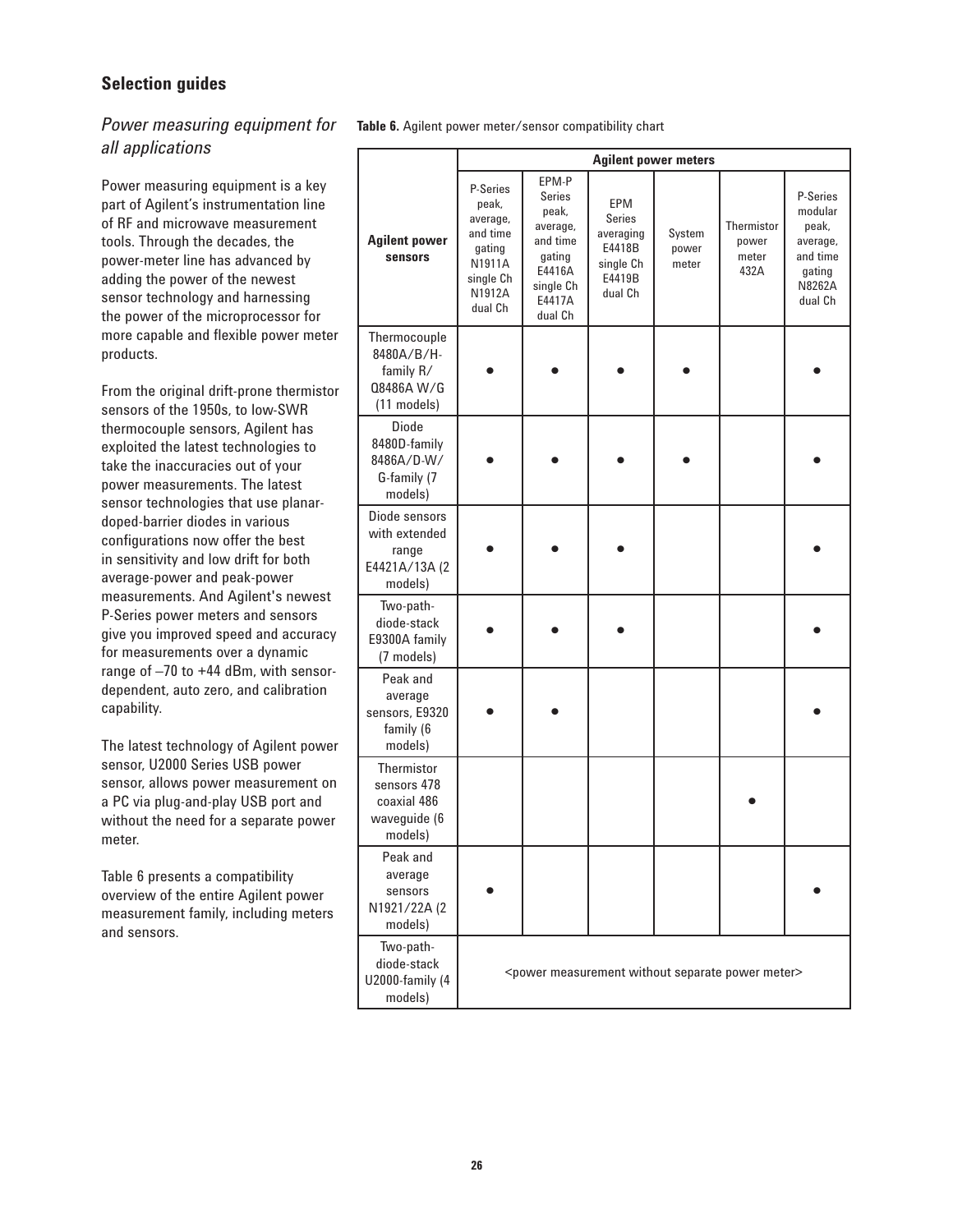### *Agilent's family of versatile sensors*

**Table 7.** Agilent's family of power sensors

#### **Thermocouple sensors**



#### **Diode sensors**

| <b>Sensor family</b>           | Max. dynamic<br><b>Technology</b><br>range |         |        |       | Frequency range <sup>1</sup> |                   |       | Power range<br><b>Signal type</b> |           |                                          | <b>Max.</b> measurement<br>speed (rdgs/sec) |    |               |                               |                       |         |
|--------------------------------|--------------------------------------------|---------|--------|-------|------------------------------|-------------------|-------|-----------------------------------|-----------|------------------------------------------|---------------------------------------------|----|---------------|-------------------------------|-----------------------|---------|
| 8480 series                    | <b>Diode</b>                               |         |        | 50 dB |                              | 10 MHz to 110 GHz |       | -70 to -20 dBm                    |           | All signal types,<br>unlimited bandwidth |                                             |    | 40 (x2 mode)  |                               |                       |         |
|                                |                                            |         |        |       |                              |                   |       |                                   | 8481D     |                                          |                                             |    |               |                               |                       |         |
| <b>Diode sensors</b>           |                                            |         |        |       |                              |                   |       |                                   |           | 8485D                                    | <b>Opt 33</b>                               |    |               |                               |                       |         |
| -70 to -20 dBm<br>$10 \mu W$ , |                                            |         |        |       |                              |                   |       |                                   |           |                                          | 8487D                                       |    |               |                               |                       |         |
|                                |                                            |         |        |       |                              |                   |       |                                   |           | W/G                                      |                                             |    | <b>R8486D</b> | <b>W8486A</b>                 |                       | W/G     |
|                                |                                            |         |        |       |                              |                   |       |                                   |           |                                          | W/G                                         |    |               |                               | Q8486D - 30 to +20dBm |         |
|                                |                                            |         |        |       |                              |                   |       |                                   |           |                                          |                                             |    |               | <b>V8486A</b> W/G<br>$-30$ to |                       |         |
|                                |                                            |         |        |       |                              |                   |       |                                   |           |                                          |                                             |    |               | $+20$ dBm                     |                       |         |
|                                |                                            | 100 kHz | 10 MHz | 50    | 100                          | 500 MHz           | 1 GHz | $\overline{2}$                    | 4.2       | 18.0                                     | 26.5                                        | 33 | 40            | 50                            | 75                    | 110 GHz |
|                                |                                            |         |        |       |                              |                   |       |                                   | Frequency |                                          |                                             |    |               |                               |                       |         |

#### **Extended-range diode sensors**

| <b>Sensor family</b>                                                            |         | <b>Technology</b> |        | Max. dynamic<br>range |         |        | Frequency range    |        | Power range <sup>1</sup> |      | <b>Signal type</b> |    |  | <b>Max.</b> measurement<br>speed (rdgs/sec) |  |         |  |
|---------------------------------------------------------------------------------|---------|-------------------|--------|-----------------------|---------|--------|--------------------|--------|--------------------------|------|--------------------|----|--|---------------------------------------------|--|---------|--|
| E-series: CW<br>E4412A<br>E4413A                                                |         | Single diode pair |        | 90 dB                 |         |        | 10 MHz to 26.5 GHz |        | $-70$ to $+20$ dBm       |      | CW only            |    |  | 200 (fast mode)                             |  |         |  |
| <b>Extended dynamic</b><br>range diode sensors<br>100 mW.<br>$-70$ to $+20$ dBm |         |                   |        |                       |         | E4412A |                    |        |                          |      |                    |    |  |                                             |  |         |  |
| $-70$ to $+20$ dBm<br>100 mW.                                                   |         |                   |        |                       |         |        |                    | E4413A |                          |      | <b>Opt H33</b>     |    |  |                                             |  |         |  |
|                                                                                 | 100 kHz |                   | 10 MHz | 50<br>100             | 500 MHz |        | 1 GHz              | 2      | 4.2<br>Frequency         | 18.0 | 26.5<br>33         | 40 |  | 75<br>50                                    |  | 110 GHz |  |

<sup>1.</sup> Sensor dependant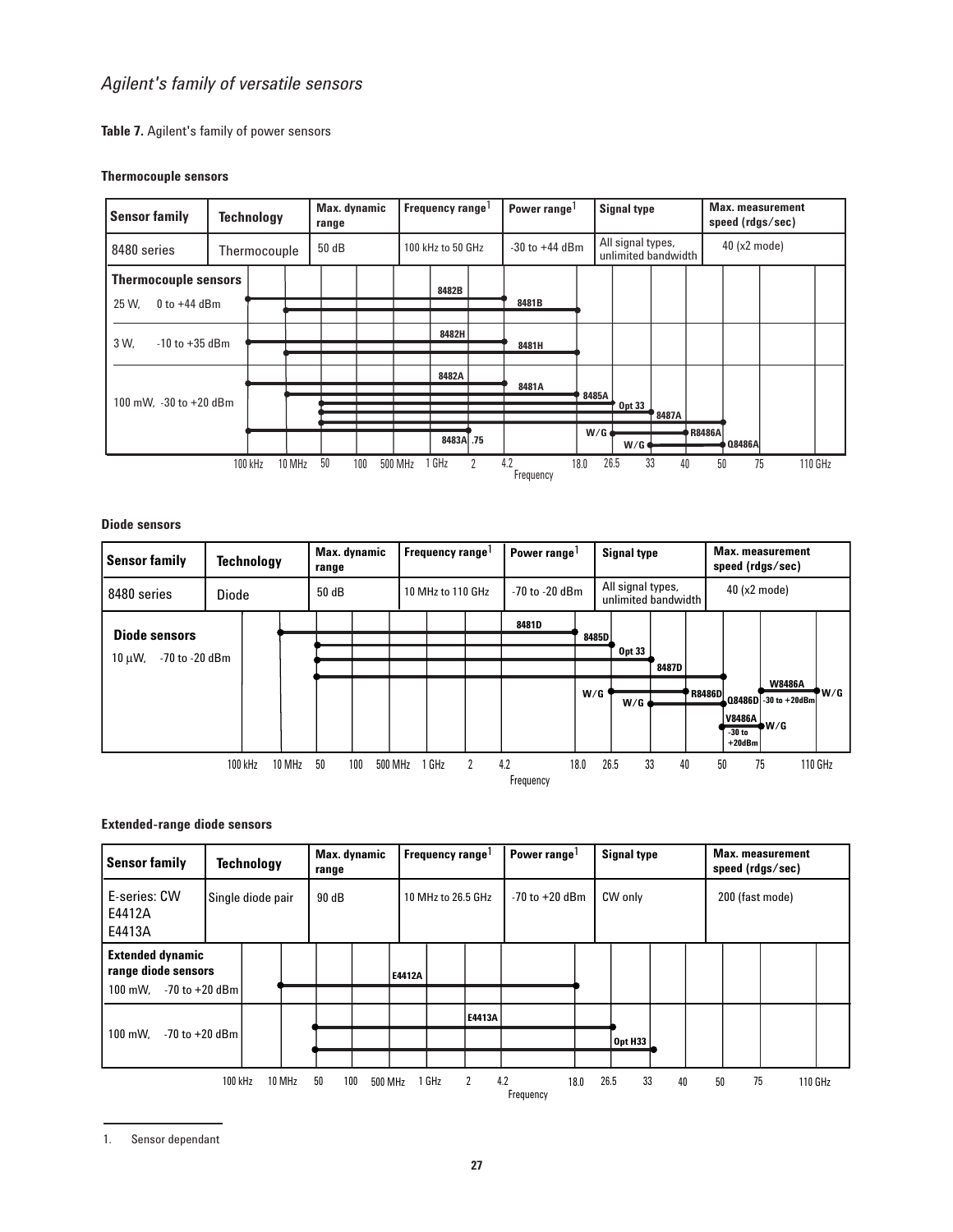#### **Two-path diode stack sensors**

| <b>Sensor family</b>                                      | <b>Technology</b>          | range       | Frequency range <sup>1</sup><br>Power range <sup>1</sup><br>Max. dynamic<br><b>Signal type</b> |        |                                       |        |                | <b>Max.</b> measurement<br>speed (rdgs/sec) |                     |  |                 |    |        |  |
|-----------------------------------------------------------|----------------------------|-------------|------------------------------------------------------------------------------------------------|--------|---------------------------------------|--------|----------------|---------------------------------------------|---------------------|--|-----------------|----|--------|--|
| E-series:<br>average power<br>sensors E9300               | Diode-attenuator-<br>diode | 80 dB       |                                                                                                |        | 9 kHz to 18 GHz<br>$-60$ to $+44$ dBm |        |                | All signal types                            | unlimited bandwidth |  | 200 (fast mode) |    |        |  |
| Two path diode<br>stack sensors<br>100 mW. -60 to +20 dBm |                            |             |                                                                                                | E9300A |                                       |        |                |                                             |                     |  |                 |    |        |  |
|                                                           |                            |             |                                                                                                |        |                                       |        |                | <b>Opt H24</b>                              |                     |  |                 |    |        |  |
| 100 mW.<br>$-60$ to $+20$ dBm                             |                            |             |                                                                                                |        |                                       | E9301A |                |                                             |                     |  |                 |    |        |  |
|                                                           |                            |             |                                                                                                |        |                                       |        | E9304A         |                                             |                     |  |                 |    |        |  |
| $-60$ to $+20$ dBm<br>100 mW,                             |                            |             |                                                                                                |        |                                       |        | Opt H18        |                                             |                     |  |                 |    |        |  |
| $-50$ to $+30$ dBm<br>1 W.                                |                            |             |                                                                                                |        |                                       |        | <b>E9300H</b>  |                                             |                     |  |                 |    |        |  |
| $-50$ to $+30$ dBm<br>1 W.                                |                            |             |                                                                                                |        |                                       |        | E9300A Opt H25 |                                             |                     |  |                 |    |        |  |
| $-50$ to $+30$ dBm<br>1 W.                                |                            |             |                                                                                                |        |                                       |        | E9301H         |                                             |                     |  |                 |    |        |  |
|                                                           |                            |             |                                                                                                |        |                                       |        | E9304A Opt H19 |                                             |                     |  |                 |    |        |  |
| $-50$ to $+30$ dBm<br>1 W,                                |                            |             |                                                                                                |        |                                       |        |                |                                             |                     |  |                 |    |        |  |
| 25 W.<br>$-30$ to $+44$ dBm                               |                            |             |                                                                                                |        |                                       |        | E9300B         |                                             |                     |  |                 |    |        |  |
| 25 W,<br>$-30$ to $+44$ dBm                               |                            |             |                                                                                                |        |                                       |        | E9301B         |                                             |                     |  |                 |    |        |  |
|                                                           | 9 kHz<br>100 kHz           | 1 MHz<br>10 | 50 MHz                                                                                         |        | 100 MHz 500                           |        | 1 GHz          | 6                                           | 18.0 24.0 26.5      |  | 33              | 40 | 50 GHz |  |
|                                                           |                            |             |                                                                                                |        |                                       |        |                |                                             |                     |  |                 |    |        |  |
|                                                           |                            |             |                                                                                                |        |                                       |        | Frequency      |                                             |                     |  |                 |    |        |  |

#### **U2000-Series average power sensor**

| <b>Sensor family</b>                                        | <b>Technology</b>                    |  | range         | Max. dynamic |                    | <b>Frequency</b><br>range $1$ |                    | Power range <sup>1</sup> |                       | <b>Signal type</b> |                                             |  | <b>Max. measurement</b><br>speed (rdgs/sec) |                 |  |
|-------------------------------------------------------------|--------------------------------------|--|---------------|--------------|--------------------|-------------------------------|--------------------|--------------------------|-----------------------|--------------------|---------------------------------------------|--|---------------------------------------------|-----------------|--|
| U2000-series<br>average power<br>sensors<br>U2000/01/02/04A | Diode-attenuator-<br>diode, two-path |  | 80dB          |              | 9 kHz to<br>24 GHz |                               |                    |                          | $-60$ to $+20$<br>dBm |                    | All signal types,<br>unlimited<br>bandwidth |  |                                             | 250 (fast mode) |  |
|                                                             |                                      |  |               |              |                    |                               |                    |                          | U2000A                |                    |                                             |  |                                             |                 |  |
|                                                             |                                      |  |               |              |                    |                               |                    |                          | U2002A                |                    |                                             |  |                                             |                 |  |
| 100 mW, $-60$ to $+20$ dBm                                  |                                      |  |               |              |                    |                               |                    |                          | U2001A                |                    |                                             |  |                                             |                 |  |
|                                                             |                                      |  |               |              |                    |                               |                    |                          | U2004A                |                    |                                             |  |                                             |                 |  |
|                                                             |                                      |  |               |              |                    |                               |                    |                          |                       |                    |                                             |  |                                             |                 |  |
|                                                             | 9 kHz                                |  | 100 kHz 1 MHz | 10           |                    |                               | 50 MHz 100 MHz 500 |                          | 1 GHz                 | 6                  | 18.0<br>24                                  |  | 33                                          | 40 GHz          |  |
| Frequency                                                   |                                      |  |               |              |                    |                               |                    |                          |                       |                    |                                             |  |                                             |                 |  |

<sup>1.</sup> Sensor dependant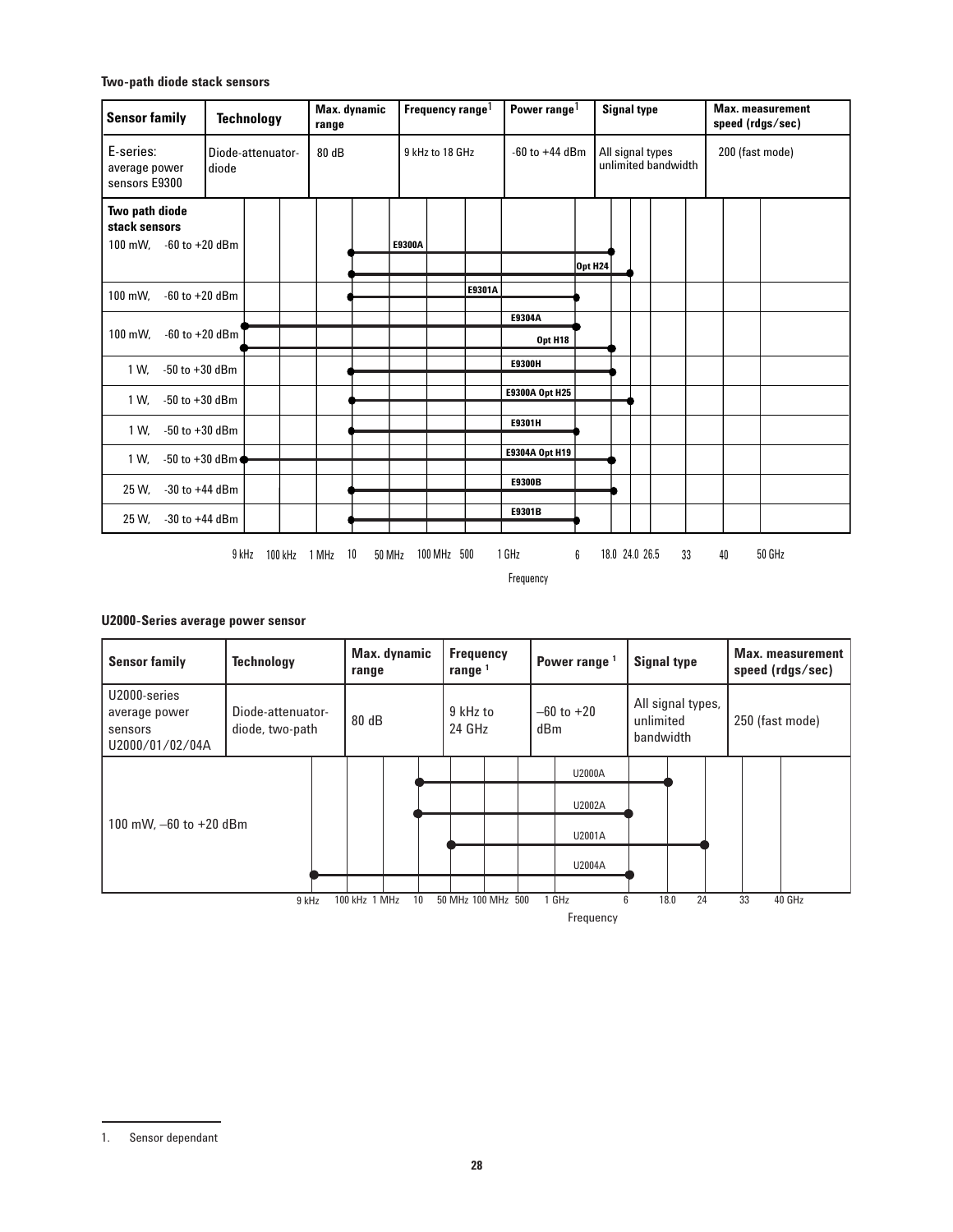#### **Peak and average sensors (up to 5 MHz video bandwidth)**

| <b>Sensor family</b>                                                          | <b>Technology</b>              |       | Max. dynamic<br>range |        | Frequency range <sup>1</sup> |             | Power range <sup>1</sup> |                    | <b>Signal type</b> |      |            | <b>Max.</b> measurement<br>speed (rdgs/sec) |    |        |  |
|-------------------------------------------------------------------------------|--------------------------------|-------|-----------------------|--------|------------------------------|-------------|--------------------------|--------------------|--------------------|------|------------|---------------------------------------------|----|--------|--|
| E9320-series <sup>2</sup><br>peak and average<br>E9321/22/23A<br>E9325/26/27A | Single diode<br>pair, two-path | 85 dB |                       |        | 50 MHz to 18 GHz             |             | $-65$ to $+20$ dBm       |                    | CW, avg, peak      |      |            | Up to 1000                                  |    |        |  |
| 100 mW,                                                                       |                                |       |                       |        |                              |             |                          | E9321A 300 kHz     |                    |      |            |                                             |    |        |  |
| Avg. only: $-65/60/60$ to $+20$ dBm<br>Normal -50/45/40 to +20 dBm            |                                |       |                       |        |                              |             |                          | E9322A 1.5 MHz     |                    |      |            |                                             |    |        |  |
|                                                                               |                                |       |                       |        |                              |             |                          | E9323A 5 MHz       |                    |      |            |                                             |    |        |  |
|                                                                               |                                |       |                       |        |                              |             |                          | E9325A 300 kHz     |                    |      |            |                                             |    |        |  |
| 100 mW,<br>Avg. only: $-65/60/60$ to $+20$ dBm<br>Normal -50/45/40 to +20 dBm |                                |       |                       |        |                              |             |                          | E9326A 1.5 MHz     |                    |      |            |                                             |    |        |  |
|                                                                               |                                |       |                       |        |                              |             |                          | E9327A 5 MHz       |                    |      |            |                                             |    |        |  |
|                                                                               | 100 kHz                        | 1 MHz | 10                    | 50 MHz |                              | 100 MHz 500 |                          | 1 GHz<br>Frequency | 6                  | 18.0 | 26.5<br>33 |                                             | 40 | 50 GHz |  |

#### **Peak and average sensors (up to 30 MHz video bandwidth)**

| <b>Sensor family</b>                                                                                 | <b>Technology</b>                                                                        |  | Max. dynamic<br>range |  | <b>Frequency range</b> |  | Power range        |               | <b>Signal type</b>                               |  | <b>Max.</b> measurement<br>speed (rdgs/sec) |  |  |
|------------------------------------------------------------------------------------------------------|------------------------------------------------------------------------------------------|--|-----------------------|--|------------------------|--|--------------------|---------------|--------------------------------------------------|--|---------------------------------------------|--|--|
| N1921/22A<br>Peak and average<br>sensors                                                             | Single diode pair,<br>built in voltage<br>reference for internal<br>zero and calibration |  | 55 dB                 |  | 50 MHz to 40 GHz       |  | $-35$ to $+20$ dBm |               | CW, avg, peak,<br>pk/avg, TDMA,<br>W-CDMA, radar |  | Up to 1500                                  |  |  |
| 100 mW.                                                                                              |                                                                                          |  |                       |  |                        |  |                    | N1921A 30 MHz |                                                  |  |                                             |  |  |
| $-35$ to $+20$ dBm                                                                                   |                                                                                          |  |                       |  |                        |  |                    | N1922A 30 MHz |                                                  |  |                                             |  |  |
| 26.5<br>1 GHz<br>50 GHz<br>18.0<br>33<br>40<br>10<br>100 MHz<br>MHz<br>500<br>6<br>50 MHz<br>100 kHz |                                                                                          |  |                       |  |                        |  |                    |               |                                                  |  |                                             |  |  |

Frequency

<sup>1.</sup> Sensor dependant<br>2. Peak and average s 2. Peak and average sensors must be used with an E9288A, B, or C sensor cable, and only operate with the E4416A/17A power meters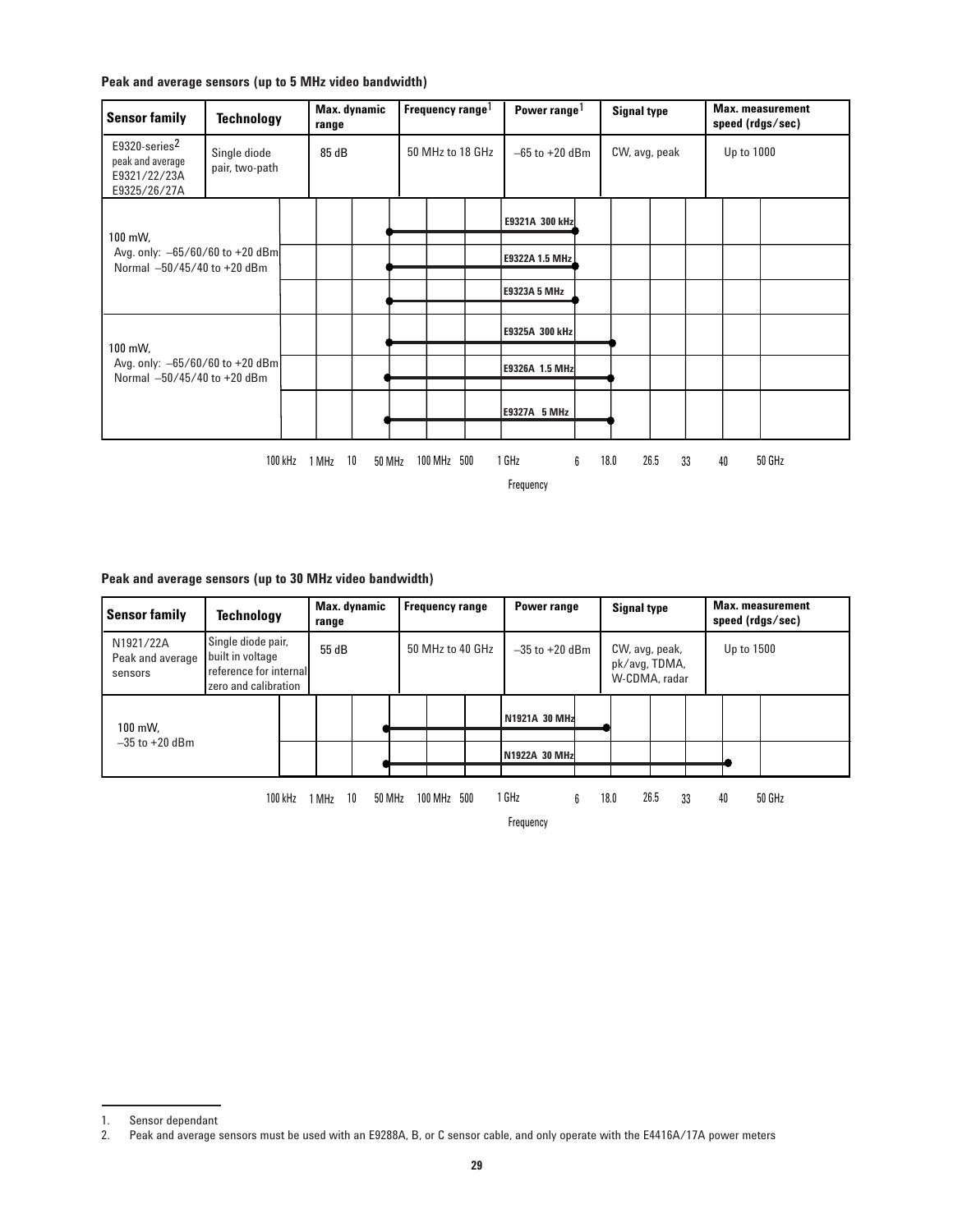## **References**

- [1] *A Calibration Service for Coaxial Reference Standards for Microwave Power*, Claque F.R., NIST Technical Note 1374, NIST, 325 Broadway, Boulder, Colorado, USA, May 1995
- [2] *International Organization for Standardization*, Geneva Switzerland, ISBN 92-67-10188-9, 1995
- [3] *National Conference of Standards Laboratories*, Boulder, CO, ANSI/ NCSL Z540-2-1996
- [4] Anderson, Alan, *Power Measurements for the Communications Market*, MW/RF Magazine, October 2000

# **For more information:**

- *Choosing the Right Power Meter and Sensor*, Product Note, literature number 5968-7150E
- *Fundamentals of RF and Microwave Power Measurements*, Application Note 64-1C, literature number 5965-6630E

# **Related Agilent literature**

- *EPM-P Power Meters and the E9320 Series Power Sensors*, Technical Specification, literature number 5980-1469E
- *EPM and EPM-P Series Power Meters and E-Series Power Sensors*, Configuration Guide, literature number 5965-6381E
- *EMP-P Series Single and Dual-Channel Power Meter-E9320 Family of Peak and Average Power Sensors*, Product Overview, literature number 5980-1471E
- *EPM Series Power Meters, E-Series and 8480 Series Power Sensors*, Technical Specifications, literature number 5965-6382E
- *EPM Series Power Meters, Product Overview*, literature number 5965-6380E
- *E9300 Power Sensors, Product Overview*, literature number 5968-4960E

• *CD-ROM: EPM and EPM-P Series Power Meters*, part number E4416-90032

This CD-ROM contains the power meters and sensors Learnware (User's Guides, Programming Guides, Operating Guides and Service Manuals). The CD-ROM also contains technical specifications, data sheets, product overviews, configuration guide, application and product notes as well as power meter tutorials, analyzer software for the EPM-P power meters, IVI-COM drivers, IntuiLink toolbar for the EPM power meters and VXI Plug & Play drivers for the EPM power meters.

This versatile CD-ROM package is shipped free with every EPM and EPM-P power meter.

Additional information is also available at: **www.agilent.com**